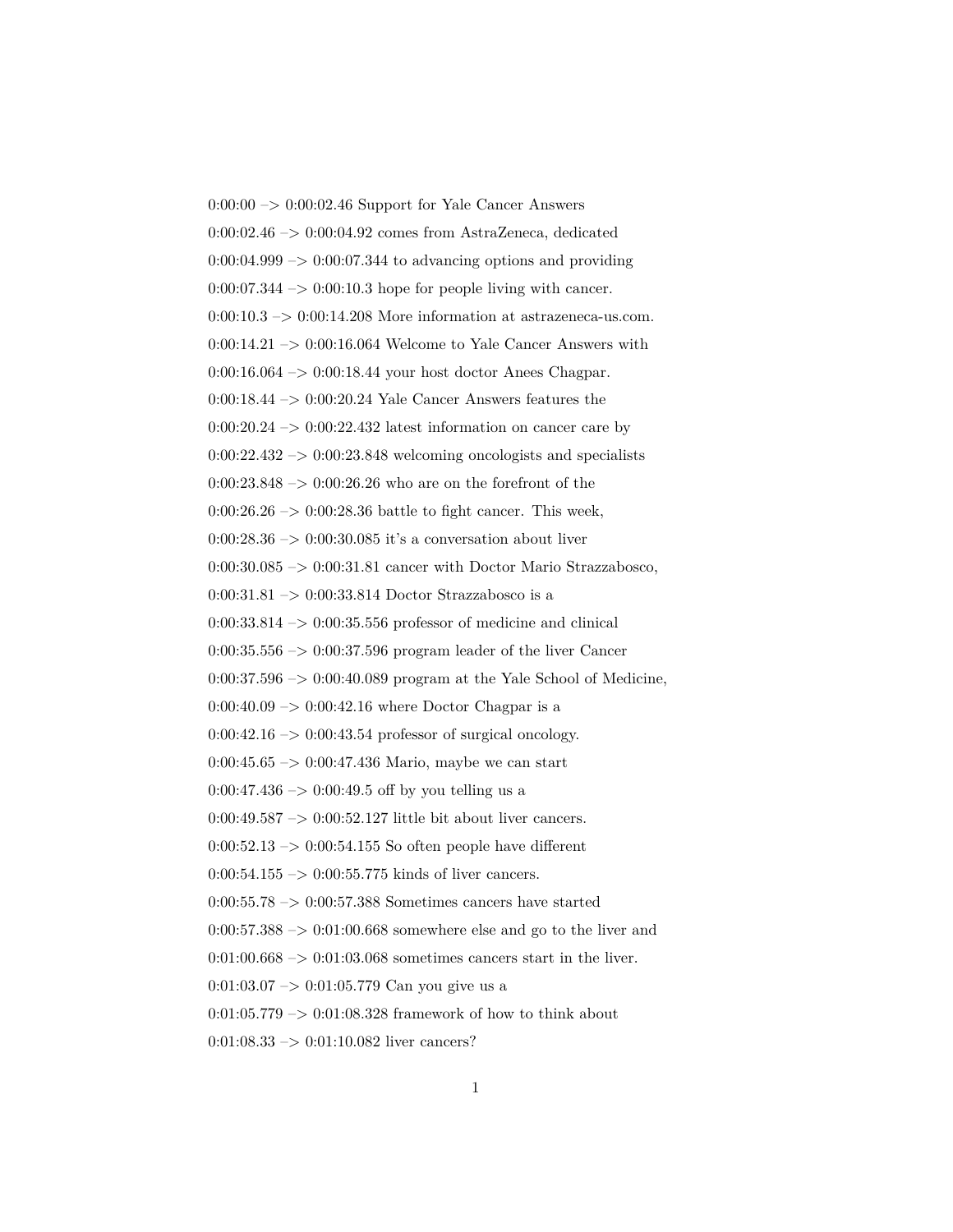$0:01:10.082 \rightarrow 0:01:13.171$  We distinguish cancers that start in the liver and  $0:01:13.171 \rightarrow 0:01:15.505$  we call them primary liver cancer,  $0:01:15.51 \rightarrow 0:01:19.39$  from cancer that goes into the liver with  $0:01:19.39 \rightarrow 0:01:23.306$  the primary cancer somewhere else.  $0:01:23.31 \rightarrow 0:01:25.865$  Those are called secondary liver  $0:01:25.865 \rightarrow 0:01:29.03$  cancer and in essence they are  $0:01:29.03 \rightarrow 0:01:31.63$  metastasis from a primary tumor. 0:01:31.63 –> 0:01:34.804 Today the topic will be 0:01:34.804 –> 0:01:38.024 cancer that happens  $0:01:38.024 \rightarrow 0:01:41.51$  in the liver as a primary site.  $0:01:42.85 \rightarrow 0:01:45.447$  And those are less common than the  $0:01:45.447 \rightarrow 0:01:47.644$  cancers that spread to the liver  $0:01:47.644 \rightarrow 0:01:49.749$  from other sites, is that right?  $0:01:50.77 \rightarrow 0:01:52.39$  That is right they are  $0:01:52.39 \rightarrow 0:01:53.605$  definitely less common,  $0:01:53.61 \rightarrow 0:01:56.403$  but it is true that  $0:01:56.403 \rightarrow 0:01:58.838$  primary liver cancer is actually one  $0:01:58.838 \rightarrow 0:02:01.526$  of the few cancers that are still  $0:02:01.605 \rightarrow 0:02:03.68$  increasing in terms of incidence  $0:02:03.68 \rightarrow 0:02:06.164$  and also in terms of mortality. 0:02:06.164 –> 0:02:08.588 So tell us a little bit  $0:02:08.59 \rightarrow 0:02:10.62$  more about primary liver cancers.  $0:02:10.62 \rightarrow 0:02:12.24$  Are there different types  $0:02:12.24 \rightarrow 0:02:13.86$  of primary liver cancer?  $0:02:14.47 \rightarrow 0:02:17.44$  Yes, there are several types.  $0:02:17.44 \rightarrow 0:02:21.77$  The two main types are  $0:02:21.77 \rightarrow 0:02:24.034$  hepatocellular carcinoma,  $0:02:24.034 \rightarrow 0:02:27.816$  which is the cancer  $0:02:27.816 \rightarrow 0:02:31.39$  that starts from the liver cells.  $0:02:32.348 \rightarrow 0:02:36.66$  It is the most common of them and the  $0:02:36.66 \rightarrow 0:02:38.796$  other is called cholangiocarcinoma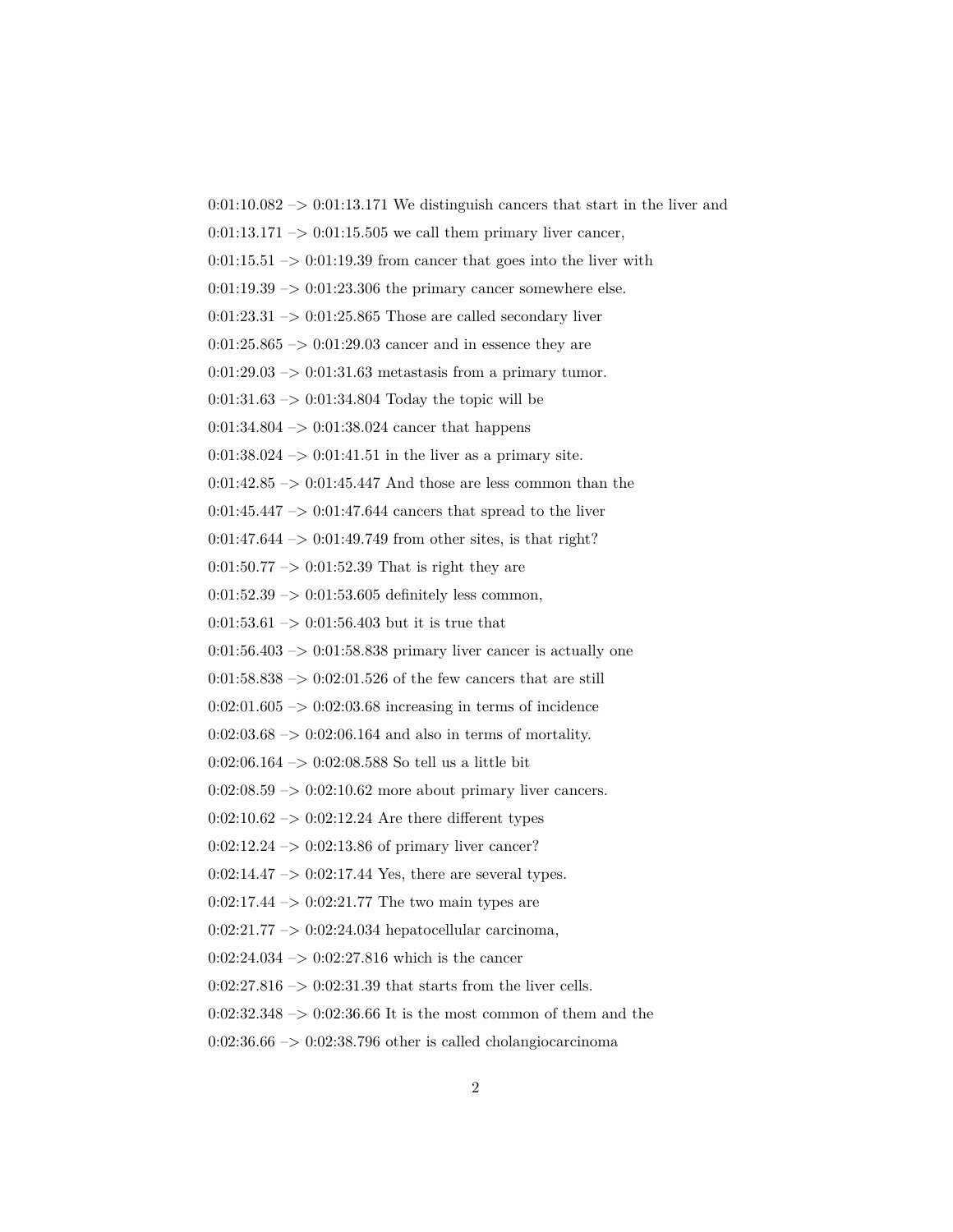$0:02:38.796 \rightarrow 0:02:42$  and that starts from the bile ducts  $0:02:42.088 \rightarrow 0:02:44.596$  inside or outside of the liver.  $0:02:44.6 \rightarrow 0:02:46.238$  And this is less common. 0:02:46.24 –> 0:02:49.691 You mentioned that the  $0:02:49.691 \rightarrow 0:02:53.32$  incidences was increasing. What are  $0:02:53.32 \rightarrow 0:02:57.135$  the risk factors for getting liver cancer?  $0:02:58.775 \rightarrow 0:03:02.59$  This is a very important question.  $0:03:02.59 \rightarrow 0:03:06.442$  So liver cancer is increasing as a result of  $0:03:06.442 \rightarrow 0:03:09.668$  several worldwide epidemiological trends.  $0:03:09.67 \rightarrow 0:03:14.726$  The main risk factor is one, having liver disease.  $0:03:14.73 \rightarrow 0:03:17.85$  Two having hepatits c, three having  $0:03:17.85 \rightarrow 0:03:20.639$  hepatitis B, four, having an excessive  $0:03:20.639 \rightarrow 0:03:23.669$  consumption of alcohol, five, having  $0:03:23.669 \rightarrow 0:03:27.04$  what we call metabolic syndrome,  $0:03:27.04 \rightarrow 0:03:30.729$  which is the result of being obese  $0:03:30.729 \rightarrow 0:03:34.07$  or overweight or having diabetes,  $0:03:34.07 \rightarrow 0:03:38.33$  or having other cardiovascular risk factors.  $0:03:38.33 \rightarrow 0:03:40.11$  In addition to that,  $0:03:40.11 \rightarrow 0:03:42.335$  there is a 6th epidemiological  $0:03:42.335 \rightarrow 0:03:44.74$  trend which is very important,  $0:03:44.74 \rightarrow 0:03:48.943$  which is the poor access to care in certain countries.  $0:03:55.42 \rightarrow 0:03:58.3$  These are the main factors that  $0:03:58.3 \rightarrow 0:04:00.22$  contribute to increasing the  $0.04:00.306 \rightarrow 0.04:03.026$  incidence of primary liver cancer,  $0.04:03.03 \rightarrow 0.04:05.56$  and particularly of hepatocellular carcinoma.  $0:04:05.56 \rightarrow 0:04:08.92$  Of course, the combination of these factors  $0:04:08.92 \rightarrow 0:04:12.148$  changes according to the geographical area.  $0:04:20.772 \rightarrow 0:04:24.32$  It used to be that in the US,  $0:04:24.32 \rightarrow 0:04:27.44$  the incidence of HCC was lower  $0:04:27.44 \rightarrow 0:04:29.7$  for example, than Asia, Africa,  $0:04:29.7 \rightarrow 0:04:31.056$  or other places.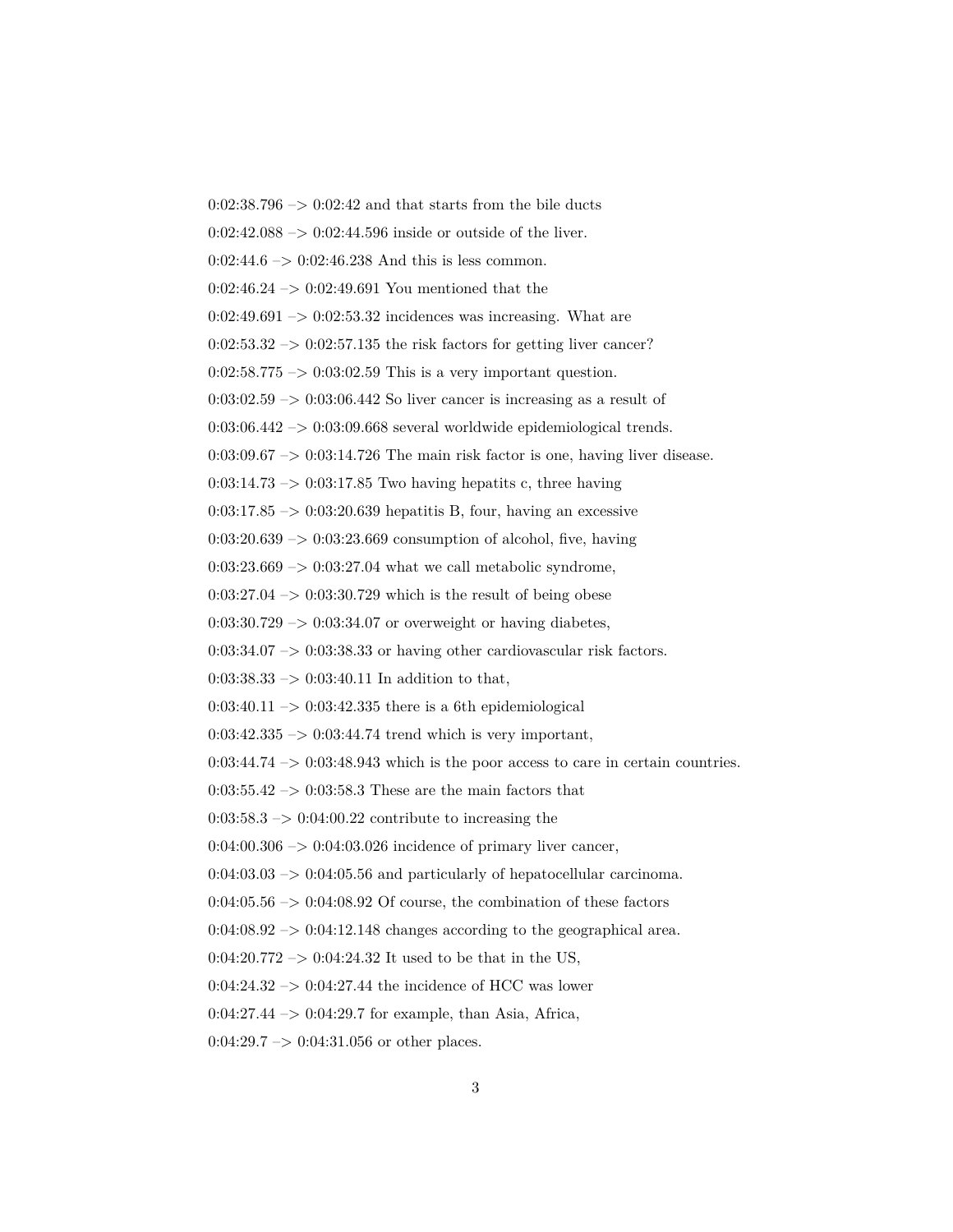$0:04:31.056 \rightarrow 0:04:34.22$  But now with migration and other factors,

 $0.04:34.22 \rightarrow 0.04:37.732$  it tends to become more equal in terms

 $0:04:37.732 \rightarrow 0:04:40.523$  of distribution of risk factors and

 $0:04:40.523 \rightarrow 0:04:43.259$  also the risk factors are changing,

 $0:04:43.26 \rightarrow 0:04:46.508$  so we used to have a very big

 $0.04:46.508 \rightarrow 0.04:48.679$  impact of hepatitis C.

 $0.04:48.68 \rightarrow 0.04:50.94$  Now with the new treatments

 $0:04:52.75 \rightarrow 0:04:55.914$  we see a rise in the

 $0:04:55.914 \rightarrow 0:04:56.818$  hepatocellular cancer

 $0.04:56.82 \rightarrow 0.04:59.15$  which is a consequence of the metabolic

 $0:04:59.15 \rightarrow 0:05:01.48$  risk factor such as diabetes,

 $0:05:02.88 \rightarrow 0:05:06.352$  so the incidence in the US vs Asia

 $0:05:06.352 \rightarrow 0:05:09.268$  has increased.

 $0:05:09.268 \rightarrow 0:05:12.64$  You mentioned that was due to in part to migration i.e.

 $0:05:12.64 \rightarrow 0:05:15.58$  people from Asia moving to the US which

 $0:05:15.58 \rightarrow 0:05:18.22$  might imply some genetic factors.

 $0:05:18.22 \rightarrow 0:05:20.938$  So is there a genetic underpinning

 $0:05:20.938 \rightarrow 0:05:24.268$  to some of these cancers as well?

0:05:24.73  $\rightarrow$  0:05:27.055 I think this is more exposure

 $0:05:27.055 \rightarrow 0:05:28.915$  to viral hepatitis.

 $0:05:28.92 \rightarrow 0:05:32.238$  For example, one of the main factors

 $0:05:32.24 \rightarrow 0:05:34.22$  in hepatitis B

 $0:05:34.22 \rightarrow 0:05:37.19$  which is a direct oncogenic virus

 $0:05:37.291 \rightarrow 0:05:41.08$  and it used to be lower here and higher

 $0:05:41.08 \rightarrow 0:05:43.4$  for example, in the Mediterranean

 $0:05:43.4 \rightarrow 0:05:45.256$  countries and in Asia.

 $0:05:45.26 \rightarrow 0:05:48.956$  And changes in the

 $0:05:48.956 \rightarrow 0:05:51.31$  worldwide population may change that.

 $0:05:51.31 \rightarrow 0:05:53.858$  But one peculiar thing in the

 $0:05:53.858 \rightarrow 0:05:56.828$  US is actually the increase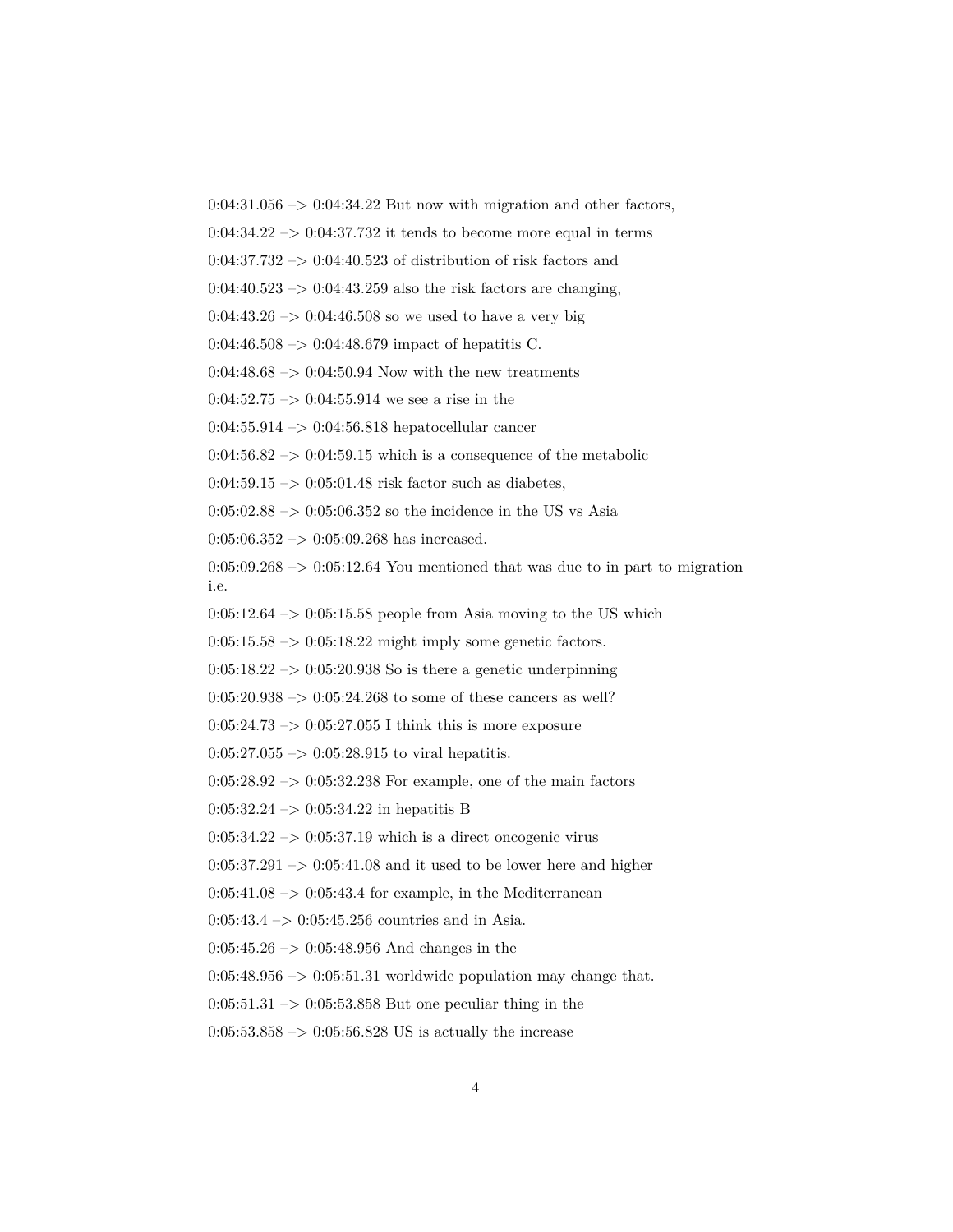$0:05:56.828 \rightarrow 0:05:59.208$  of metabolic risk factors.  $0:05:59.21 \rightarrow 0:06:01.54$  Cancer associated with obesity  $0:06:02.6 \rightarrow 0:06:05.78$  and diabetes and one important thing  $0.06:05.78 \rightarrow 0.06:08.82$  to understand in terms of liver cancer  $0.06:08.82 \rightarrow 0.06:11.802$  is that whereas we try to focus on 0:06:11.802 –> 0:06:14.566 one risk factor as a matter of fact,  $0:06:14.566 \rightarrow 0:06:16.15$  patients with liver cancer,  $0:06:16.15 \rightarrow 0:06:18.526$  have several risk factors. It is not unusual  $0:06:18.53 \rightarrow 0:06:20.912$  to find a patient that is  $0.06:20.912 \rightarrow 0.06:22.5$  overweight, maybe is diabetic,  $0.06:22.5 \rightarrow 0.06:25.14$  which goes with being overweight and 0:06:25.14 –> 0:06:28.573 he didn't know he had hepatitis C  $0:06:28.573 \rightarrow 0:06:31.63$  so lived a normal life with  $0:06:32.456 \rightarrow 0:06:35.347$  drinking more than his liver could stand,  $0:06:35.35 \rightarrow 0:06:37.8$  and so here we are and maybe  $0:06:37.8 \rightarrow 0:06:39.64$  even he was smoking.  $0:06:39.64 \rightarrow 0:06:42.52$  So just a regular guy that had  $0:06:42.52 \rightarrow 0:06:45.49$  accrued four risk factors for liver cancer.  $0:06:45.49 \rightarrow 0:06:48.22$  So this is very important to understand 0:06:48.22  $->$  0:06:50.99 when they add to each  $0.06:50.99 \rightarrow 0.06:53.282$  other the increasing the risk factor  $0:06:53.29 \rightarrow 0:06:53.942$  is exponential.  $0:06:53.942 \rightarrow 0:06:56.55$  I want to pick up on the viral  $0.06:56.623 \rightarrow 0.06:59.047$  hepatitities which increase the risk  $0.06:59.047 \rightarrow 0.07:01.869$  of developing hepatocellular cancer. 0:07:01.87  $\rightarrow$  0:07:04.678 So hepatitis B and hepatitis C,  $0.07:04.68 \rightarrow 0.07:06.764$  interestingly, as we're living  $0:07:06.764 \rightarrow 0:07:09.372$  through Covid right now, another  $0.07:09.372 \rightarrow 0.07:13.548$  viral disease for which we have a vaccine,  $0:07:13.55 \rightarrow 0:07:16.81$  it's important to understand that  $0:07:16.81 \rightarrow 0:07:20.57$  there are vaccines for hepatitis B&C.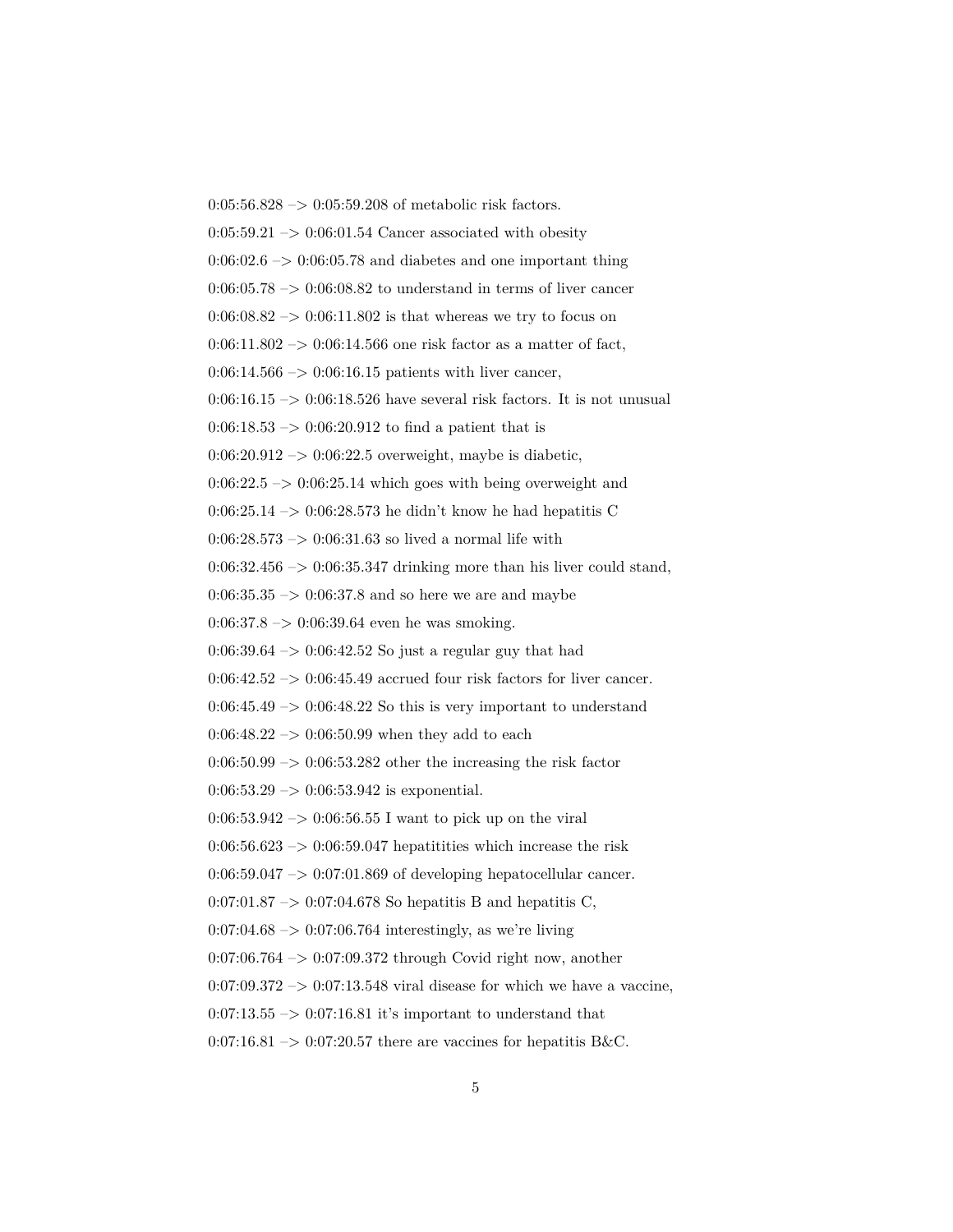$0:07:20.57 \rightarrow 0:07:23.432$  Have those vaccines had any  $0:07:23.432 \rightarrow 0:07:26.109$  impact on reducing the rates  $0:07:26.109 \rightarrow 0:07:28.67$  of hepatocellular cancer?  $0.07:28.67 \rightarrow 0.07:30.718$  We have vaccination available  $0.07:30.718 \rightarrow 0.07:34.363$  for hepatitis A&B. Hepatitis A is not  $0:07:34.363 \rightarrow 0:07:37.279$  associated with liver cancer, it is the  $0:07:37.279 \rightarrow 0:07:40.72$  hepatitis that is actually acquired  $0:07:40.72 \rightarrow 0:07:43.248$  through eating shellfish,  $0:07:43.25 \rightarrow 0:07:48.403$  or seafood. Hepatitis B,  $0:07:48.403 \rightarrow 0:07:51.709$  we have a vaccine which is extremely  $0:07:51.709 \rightarrow 0:07:55.208$  efficient and we have data showing that,  $0:07:55.21 \rightarrow 0:07:58.521$  for example, in some country in Africa  $0:07:58.521 \rightarrow 0:08:01.999$  where they had a very high incidence  $0:08:01.999 \rightarrow 0:08:05.694$  of a hepatocellular cancer because of the  $0:08:05.694 \rightarrow 0:08:08.969$  maternal fetal transmission of hepatitis B,  $0.08:08.97 \rightarrow 0.08:12.138$  they implemented a mass  $0:08:12.138 \rightarrow 0:08:13.722$  vaccination program there.  $0:08:13.73 \rightarrow 0:08:17.018$  And the incidence of liver cancer dropped  $0:08:17.02 \rightarrow 0:08:18.62$  dramatically, so yes,  $0:08:18.62 \rightarrow 0:08:22.163$  it is there and we can decrease the  $0:08:22.163 \rightarrow 0:08:25.319$  incidence with vaccination and in fact  $0:08:25.319 \rightarrow 0:08:29.209$  most people in the younger generation  $0:08:29.21 \rightarrow 0:08:31.09$  are vaccinated for it.  $0:08:33.44 \rightarrow 0:08:36.038$  Unfortunately we never made it with  $0:08:36.038 \rightarrow 0:08:39.35$  trying to find a vaccine for hepatitis C because of  $0:08:39.35 \rightarrow 0:08:42.344$  this high variability of the virus.  $0:08:42.35 \rightarrow 0:08:45.032$  But we were lucky because  $0:08:45.032 \rightarrow 0:08:47.6$  we were able to devise  $0:08:47.6 \rightarrow 0:08:50.295$  pharmacological treatment and so now  $0.08:50.295 \rightarrow 0.08:54.232$  we have very effective ways to eradicate  $0:08:54.232 \rightarrow 0:08:57.694$  the virus using small molecule compounds.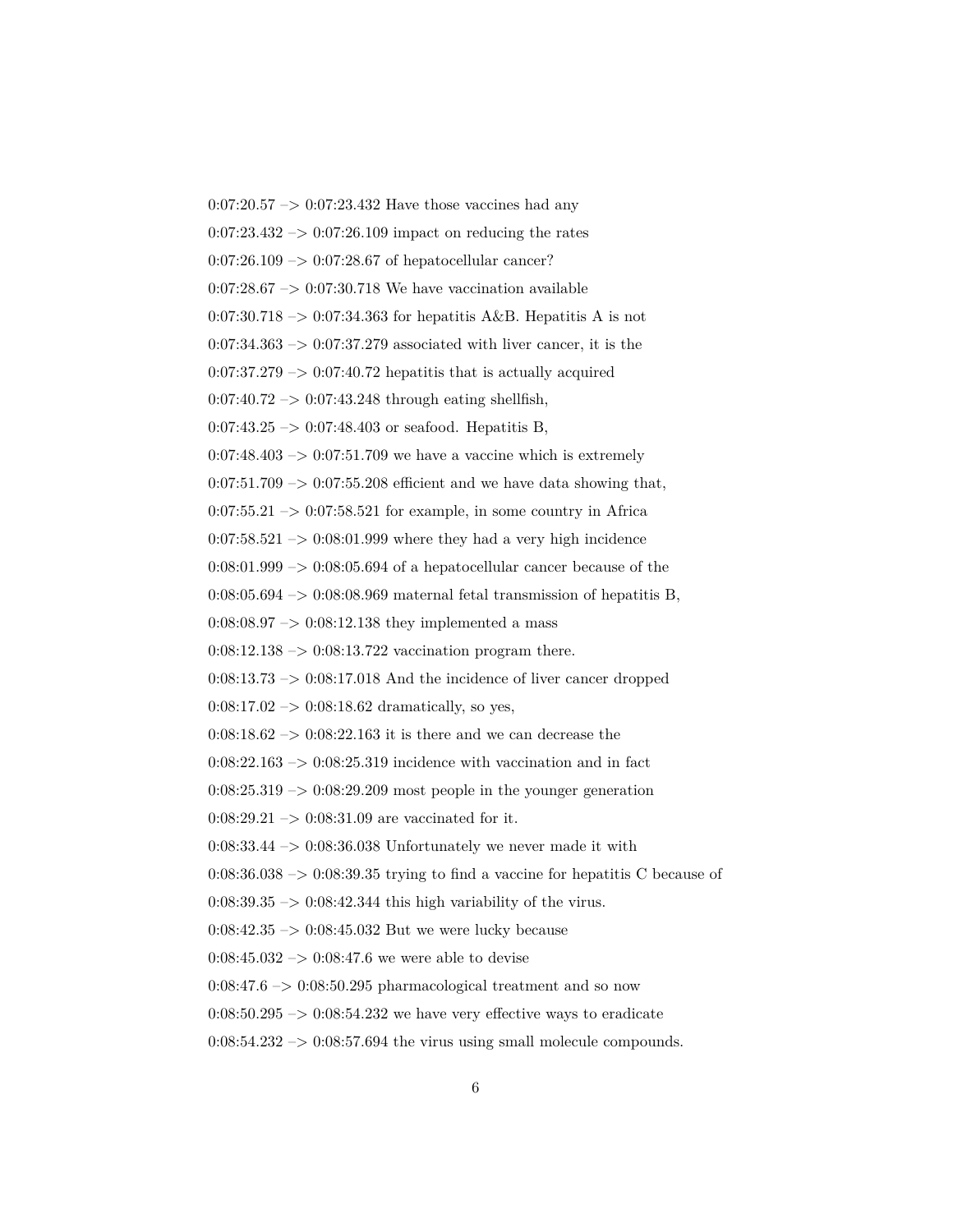0:08:57.7 –> 0:09:00.538 And that is important information.

 $0.09:00.54 \rightarrow 0.09:03.156$  And overall I think one message

 $0:09:03.156 \rightarrow 0:09:06.016$  that it would be very important

 $0.09:06.016 \rightarrow 0.09:09.076$  to get through to the public, is that

 $0:09:09.08 \rightarrow 0:09:11.654$  most formal liver disease and therefore

 $0:09:11.654 \rightarrow 0:09:14.29$  also liver cancer are preventable.

 $0:09:14.29 \rightarrow 0:09:18.074$  And also treatable in terms of liver disease.

 $0:09:18.08 \rightarrow 0:09:20.45$  So you can

0:09:20.45 –> 0:09:23.078 prevent risky behavior for viral

 $0:09:23.078 \rightarrow 0:09:26.14$  hepatitis, you can use vaccination.

0:09:26.14 –> 0:09:28.65 You can treat the virus

0:09:29.811 –> 0:09:33.171 if you realize you are

0:09:33.171 –> 0:09:35.976 infected before having a cirrhosis.

 $0:09:35.98 \rightarrow 0:09:41.68$  Avoid, of course,

 $0:09:41.68 \rightarrow 0:09:43.42$  excessive use of alcohol.

 $0:09:43.42 \rightarrow 0:09:46.962$  You can act on the lifestyle if you

 $0.09:46.962 \rightarrow 0.09:50$  have diabetes. If you are

 $0:09:50 \rightarrow 0:09:52.628$  obese,

 $0:09:52.63 \rightarrow 0:09:54.378$  you can lose weight.

0:09:54.378 –> 0:09:56.563 You can increase your exercise.

 $0:09:56.57 \rightarrow 0:09:59.153$  You can control those factors and so

 $0:09:59.153 \rightarrow 0:10:02.27$  all of them are actually preventable,

 $0:10:02.27 \rightarrow 0:10:04.688$  acting both at a personal level

 $0:10:04.688 \rightarrow 0:10:07.519$  and public health action.

 $0:10:08.4 \rightarrow 0:10:11.238$  Let's pick up on on that.

0:10:11.24  $\rightarrow$  0:10:14.39 You mentioned a

 $0:10:14.39 \rightarrow 0:10:16.49$  number of preventative measures,

 $0:10:16.49 \rightarrow 0:10:19.115$  so if somebody gets vaccinated

 $0:10:19.115 \rightarrow 0:10:21.74$  against hepatitis B, for example,

 $0:10:21.74 \rightarrow 0:10:24.365$  and never contracts hepatitis B,

 $0:10:24.37 \rightarrow 0:10:26.466$  it's understandable then that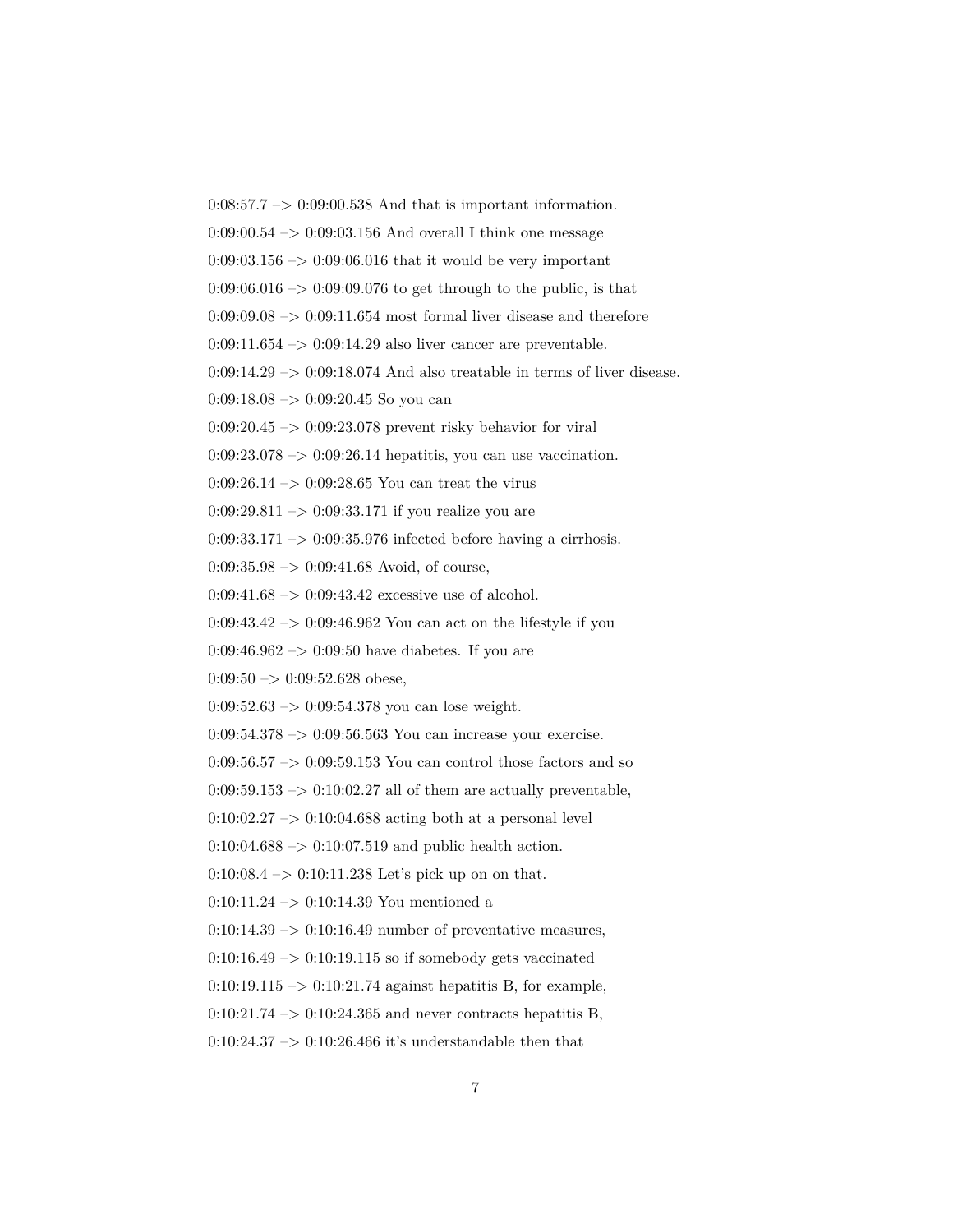$0:10:26.466 \rightarrow 0:10:29.086$  they've eliminated that risk factor,  $0:10:29.09 \rightarrow 0:10:31.75$  but if they get hepatitis  $0:10:31.75 \rightarrow 0:10:34.87$  C and are treated for it,  $0:10:34.87 \rightarrow 0:10:38.014$  does that eradicate the risk of  $0:10:38.014 \rightarrow 0:10:39.586$  developing hepatocellular carcinoma?  $0:10:39.59 \rightarrow 0:10:43.526$  Or is the fact that they already had  $0:10:43.526 \rightarrow 0:10:47.377$  hepatitis C even though it was treated,  $0:10:48.204 \rightarrow 0:10:50.676$  does that still increase their risk? 0:10:58.41  $\rightarrow$  0:11:00.54 Number one, there's a lot of 0:11:00.54  $\rightarrow$  0:11:03.309 people that have hepatitis C  $0:11:03.31 \rightarrow 0:11:05.69$  and don't know it, particularly  $0:11:05.69 \rightarrow 0:11:08.78$  in the so called baby Boomer. 0:11:08.78  $\rightarrow$  0:11:15.93  $\#2$  this drug that I was mentioning,  $0:11:15.93 \rightarrow 0:11:19.28 \text{ DAA}$ , direct active antivirus,  $0:11:19.28 \rightarrow 0:11:21.29$  are extremely  $0:11:23.32 \rightarrow 0:11:25.29$  good and can eradicate  $0:11:25.29 \rightarrow 0:11:27.26$  the virus in most cases.  $0:11:27.26 \rightarrow 0:11:29.618$  Then the question becomes  $0:11:29.62 \rightarrow 0:11:32.378$  at what stage did you apply that treatment?  $0:11:32.38 \rightarrow 0:11:34.75$  Did you have just a minor  $0:11:37.05 \rightarrow 0:11:40.315$  chronic hepatitis or were  $0:11:40.315 \rightarrow 0:11:43.58$  you already progressed to have  $0:11:43.69 \rightarrow 0:11:46.55$  more fibrosis and cirrhosis.  $0:11:46.55 \rightarrow 0:11:49.118$  And the risk decreases in  $0:11:49.118 \rightarrow 0:11:51.438$  a different way whether you  $0:11:51.438 \rightarrow 0:11:53.514$  treated hepatitis before becoming  $0:11:53.514 \rightarrow 0:11:56.69$  cirrhotic or when you were already  $0:11:56.69 \rightarrow 0:11:59.105$  cirrhotic?  $0:11:59.105 \rightarrow 0:12:01.037$  In this second instance,  $0:12:01.04 \rightarrow 0:12:04.896$  the decrease in the risk is less important.  $0:12:06.241 \rightarrow 0:12:08.923$  The thing that we learned after treating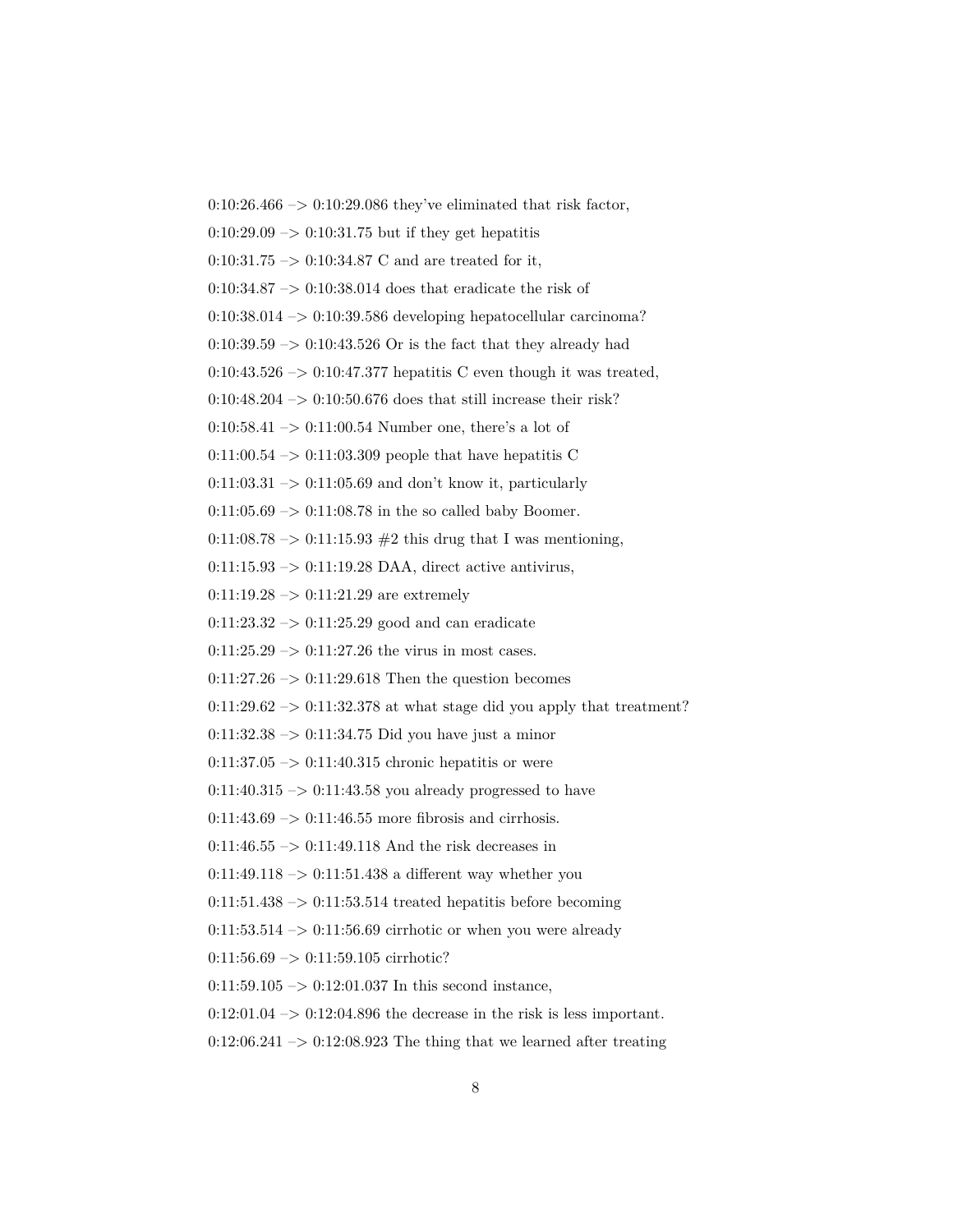$0:12:08.923 \rightarrow 0:12:11.347$  many patients and erradicating  $0:12:11.347 \rightarrow 0:12:14.806$  the virus is that the risk of  $0:12:14.806 \rightarrow 0:12:17.476$  having liver cancer was decreasing,  $0:12:17.48 \rightarrow 0:12:19.232$  but was not zero.  $0:12:19.232 \rightarrow 0:12:22.38$  So there is still a substantial risk,  $0:12:22.38 \rightarrow 0:12:25.509$  even if it is, let's say halved.  $0:12:29.072 \rightarrow 0:12:31.748$  And there is a big controversy in the literature,  $0:12:31.75 \rightarrow 0:12:34.426$  but I won't go into that,  $0:12:34.43 \rightarrow 0:12:38.57$  but I think that one of the problems is,  $0:12:38.57 \rightarrow 0:12:41.363$  the timing in the Natural History  $0:12:41.363 \rightarrow 0:12:44.169$  of disease in which you apply the  $0:12:44.169 \rightarrow 0:12:47.549$  treatment and just to go back to  $0:12:47.549 \rightarrow 0:12:50.049$  the beginning of this conversation,  $0:12:50.05 \rightarrow 0:12:52.594$  we said most patients  $0:12:52.594 \rightarrow 0:12:53.866$  with liver cancer  $0:12:53.87 \rightarrow 0:12:56.845$  have more than one risk factor.  $0:12:56.85 \rightarrow 0:12:59.394$  So if I only eliminate the  $0:12:59.394 \rightarrow 0:13:00.666$  virus and eradicate it,  $0:13:00.67 \rightarrow 0:13:03.645$  I decrease a very important risk factor. 0:13:03.65  $\mathord{\sim}$  0:13:06.8 But I don't zero the risk factor  $0:13:06.8 \rightarrow 0:13:08.98$  because the patient  $0:13:08.98 \rightarrow 0:13:11.556$  may be diabetic, the patient may be overweight,  $0:13:11.56 \rightarrow 0:13:13.552$  but the patient may be drinking  $0:13:13.552 \rightarrow 0:13:15.771$  or go back to drink because 0:13:15.771  $\rightarrow$  0:13:18.207 now he doesn't have the virus.  $0:13:18.21 \rightarrow 0:13:18.948$  So again,  $0:13:18.948 \rightarrow 0:13:20.793$  one of the important messages

 $0:13:25.41 \rightarrow 0:13:29.358$  is that liver cancer is a very

 $0:13:29.358 \rightarrow 0:13:30.674$  comprehensive approach.

 $0:13:30.68 \rightarrow 0:13:33.375$  Eliminating the virus is just step one.

 $0:13:33.38 \rightarrow 0:13:34.928$  We're going to pick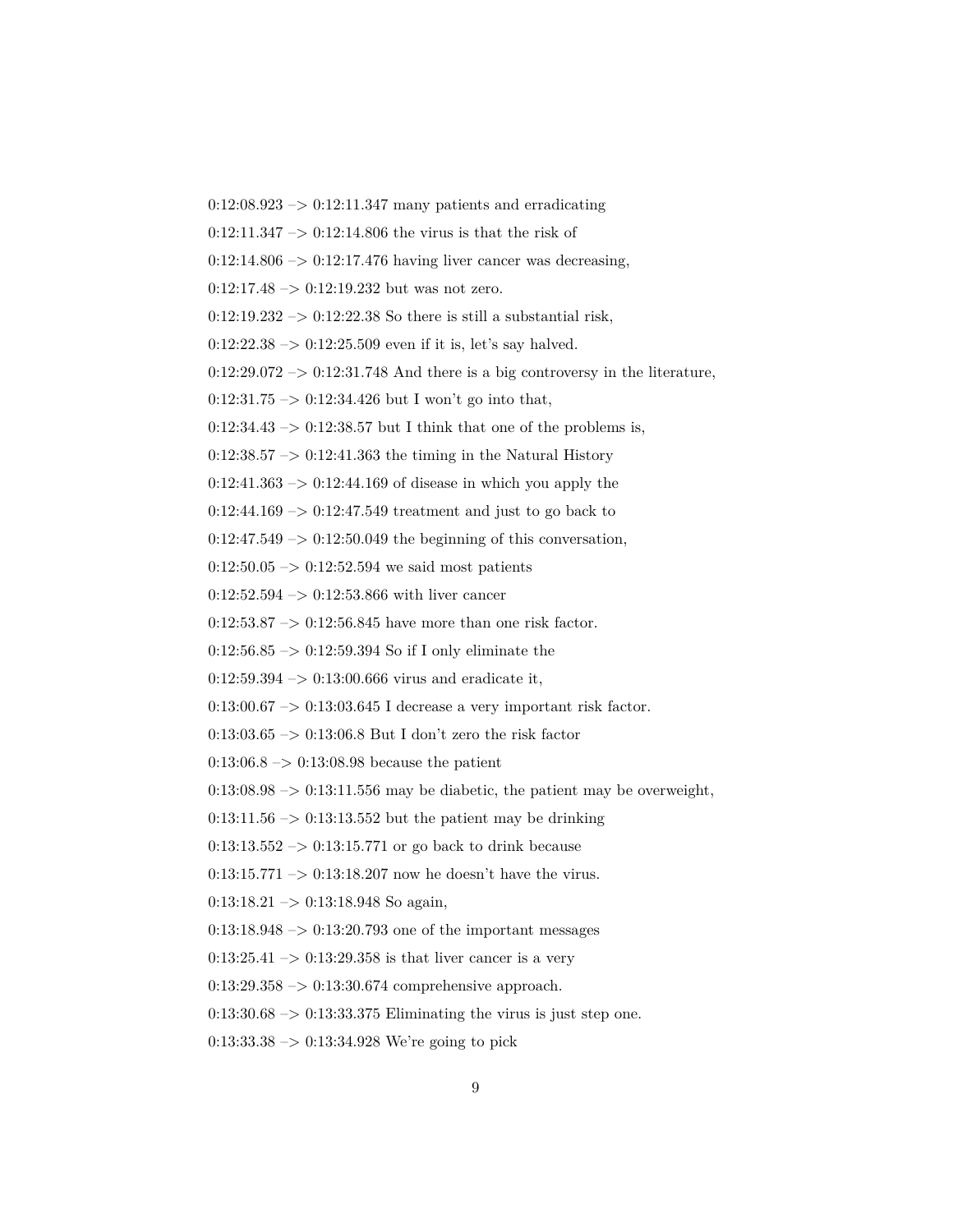$0:13:34.93 \rightarrow 0:13:38.04$  up on how we deal with all of the other  $0.13:38.123 \rightarrow 0.13:40.709$  lifestyle factors right after we take  $0:13:40.709 \rightarrow 0:13:44.19$  a quick break it for a medical minute.  $0:13:44.19 \rightarrow 0:13:46.47$  Please stay tuned to learn more  $0:13:46.47 \rightarrow 0:13:48.82$  about advances in liver cancer with 0:13:48.82 –> 0:13:51.184 my guest doctor, Mario Strazzabosco. 0:13:51.184 –> 0:13:53.237 Support for Yale Cancer Answers  $0:13:53.237 \rightarrow 0:13:55.679$  comes from AstraZeneca, working to  $0:13:55.679 \rightarrow 0:13:58.088$  eliminate cancer as a cause of death. 0:13:58.09 –> 0:14:01.278 Learn more at astrazeneca-us.com.  $0:14:01.28 \rightarrow 0:14:03.365$  This is a medical minute 0:14:03.365 –> 0:14:04.616 about smoking cessation.  $0:14:04.62 \rightarrow 0:14:06.7$  There are many obstacles to  $0.14:06.7 \rightarrow 0.14:08.364$  face when quitting smoking,  $0:14:08.37 \rightarrow 0:14:11.289$  as smoking involves the potent drug nicotine.  $0:14:11.29 \rightarrow 0:14:14.209$  But it's a very important lifestyle change,  $0:14:14.21 \rightarrow 0:14:15.458$  especially for patients  $0:14:15.458 \rightarrow 0:14:16.706$  undergoing cancer treatment.  $0:14:16.71 \rightarrow 0:14:18.954$  Quitting smoking has been shown to  $0:14:18.954 \rightarrow 0:14:20.989$  positively impact response to treatments,  $0:14:20.989 \rightarrow 0:14:23.359$  decrease the likelihood that patients  $0:14:23.359 \rightarrow 0:14:25.255$  will develop second malignancies,  $0:14:25.315 \rightarrow 0:14:27.13$  and increase rates of survival.  $0:14:27.13 \rightarrow 0:14:28.762$  Tobacco treatment programs are  $0.14:28.762 \rightarrow 0.14:30.802$  currently being offered at federally  $0:14:30.802 \rightarrow 0:14:32.778$  designated Comprehensive cancer centers  $0.14:32.78 \rightarrow 0.14:34.51$  and operate on the principles  $0:14:34.51 \rightarrow 0:14:36.915$  of the US Public Health Service  $0.14:36.915 \rightarrow 0.14:38.727$  clinical practice guidelines.  $0:14:38.73 \rightarrow 0:14:40.845$  All treatment components are evidence  $0:14:40.845 \rightarrow 0:14:43.406$  based and therefore all patients are

10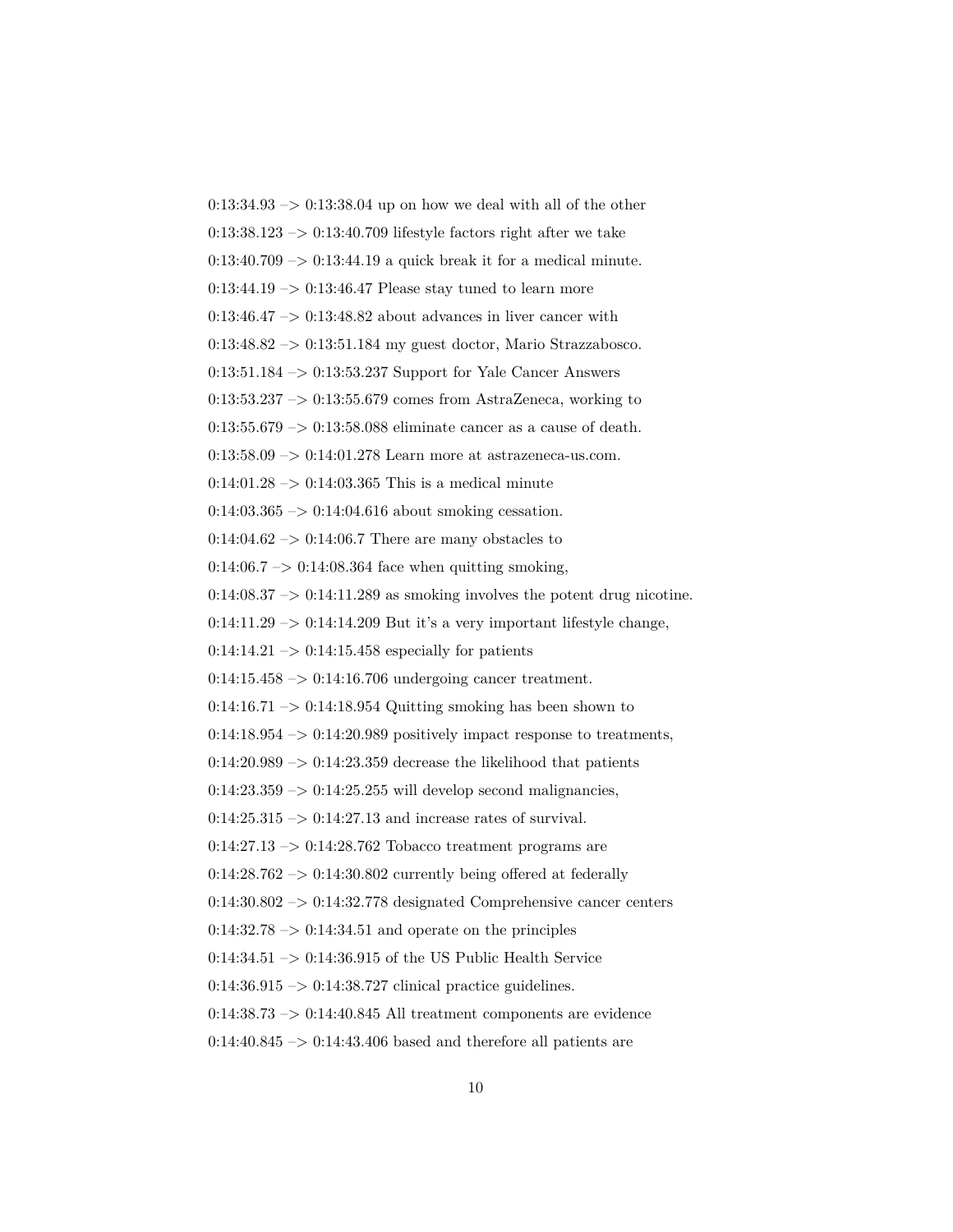$0:14:43.406 \rightarrow 0:14:45.722$  treated with FDA approved first line  $0.14:45.722 \rightarrow 0.14:47.854$  medications for smoking cessation as  $0:14:47.854 \rightarrow 0:14:50.119$  well as smoking cessation counseling  $0:14:50.119 \rightarrow 0:14:52.596$  that stresses appropriate coping skills.  $0:14:52.596 \rightarrow 0:14:55.386$  More information is available at  $0.14:55.386 \rightarrow 0.14:57.06$  yalecancercenter.org you're listening 0:14:57.13 –> 0:14:58.97 to Connecticut Public Radio. 0:14:58.97 –> 0:14:59.41 Welcome back to Yale Cancer Answers.  $0:15:01.6 \rightarrow 0:15:05.096$  This is doctor Anees Chagpar and  $0:15:05.1 \rightarrow 0:15:07.728$  I'm joined tonight by my guest 0:15:07.728 –> 0:15:09.48 doctor Mario Strazzabosco.  $0:15:09.48 \rightarrow 0:15:12.108$  We're discussing the care of patients  $0:15:12.108 \rightarrow 0:15:14.734$  with liver cancer and right before  $0:15:14.734 \rightarrow 0:15:17.534$  the break Mario you were telling us  $0:15:17.534 \rightarrow 0:15:20.317$  about this plethora of factors that  $0:15:20.317 \rightarrow 0:15:23.025$  increase people's risk of 0:15:23.025 –> 0:15:25.86 liver cancer and the fact that  $0:15:25.86 \rightarrow 0:15:29.077$  while we do have interventions for  $0:15:29.077 \rightarrow 0:15:31.696$  hepatitis there frequently are other  $0:15:31.696 \rightarrow 0:15:34.75$  factors that are are involved.  $0:15:34.75\ensuremath{\rightarrow} 0:15:37.162$  You mentioned a few that I'm  $0:15:37.162 \rightarrow 0:15:40.205$  going to lump together,  $0:15:40.205 \rightarrow 0:15:42.885$  which are metabolic syndrome.  $0:15:42.89 \rightarrow 0:15:44.93$  So obesity and diabetes,  $0:15:44.93 \rightarrow 0:15:47.48$  as well as alcohol which  $0:15:47.48 \rightarrow 0:15:50.017$  can lead to fatty liver.  $0:15:50.02 \rightarrow 0:15:53.282$  So can you tell us a little  $0:15:53.282 \rightarrow 0:15:56.129$  bit more about fatty liver,  $0:15:56.13 \rightarrow 0:15:59.688$  and whether that impacts the development  $0:15:59.69 \rightarrow 0:16:02.355$  of liver cancer and whether  $0:16:02.355 \rightarrow 0:16:05.02$  there's any quote safe amount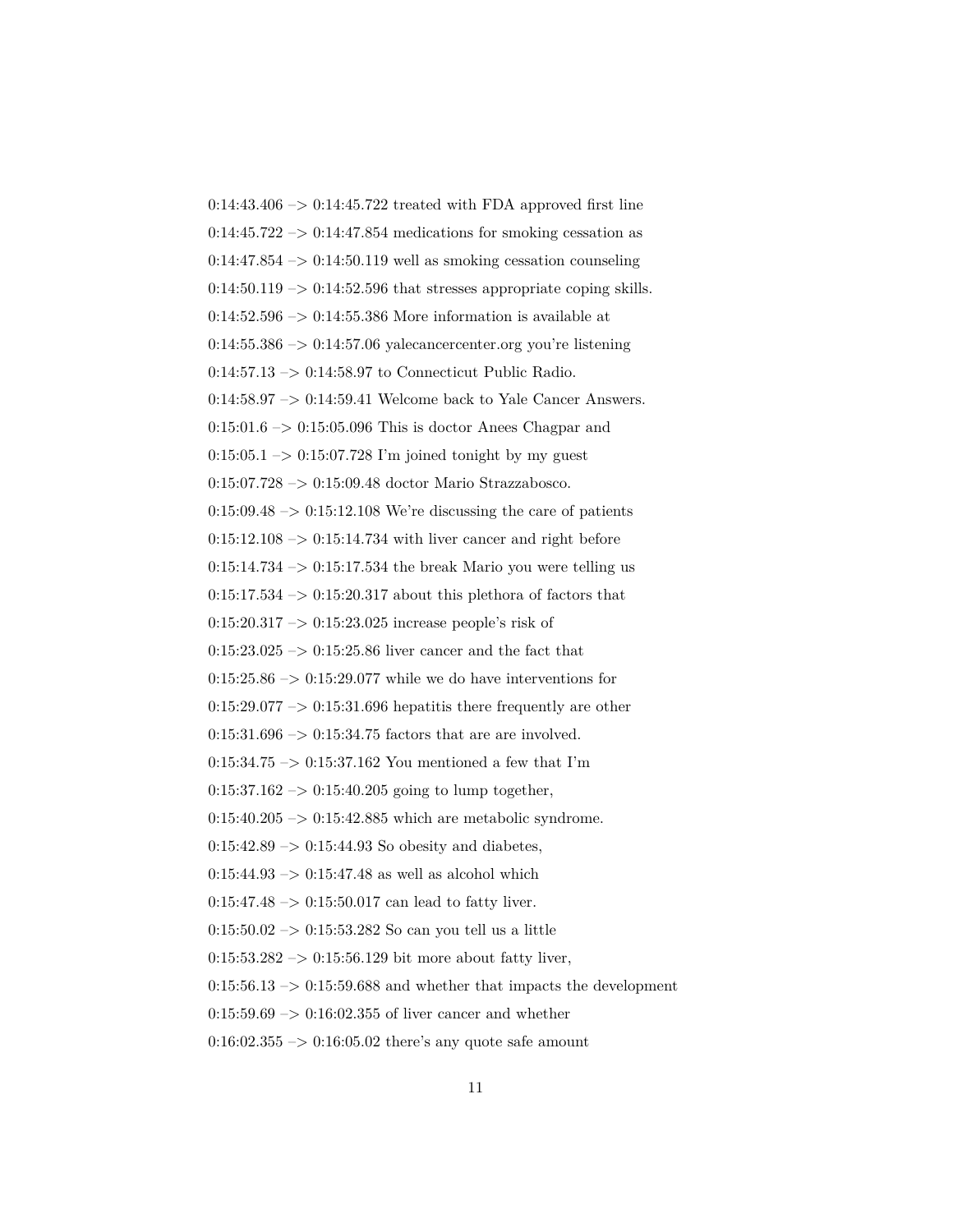$0:16:05.118 \rightarrow 0:16:08.07$  of alcohol that we can consume?

 $0:16:14.3 \rightarrow 0:16:17.048$  What we call fatty liver is

 $0:16:17.05 \rightarrow 0:16:19.672$  a very common condition which

 $0:16:19.672 \rightarrow 0:16:21.985$  is identified by an increased

 $0:16:21.985 \rightarrow 0:16:25.317$  deposition of fat in the liver cells.

 $0.16:25.32 \rightarrow 0.16:30.6$  Fatty liver can be the result of several

 $0:16:30.6 \rightarrow 0:16:36.557$  problems, but most likely it's due to

 $0:16:36.56 \rightarrow 0:16:38.94$  the effect of obesity,

 $0:16:38.94 \rightarrow 0:16:42.01$  the affect of diabetes, hyperlipidemia,

 $0:16:42.01 \rightarrow 0:16:46.15$  and what we call metabolic syndrome,

 $0:16:46.15 \rightarrow 0:16:49.95$  which is a complex of

 $0:16:49.95 \rightarrow 0:16:51.958$  changes that are increasing

0:16:51.958  $\rightarrow$  0:16:54.468 the risk of cardiac disease.

 $0.16:54.47 \rightarrow 0.16:58.478$  This is how we recognize this

 $0:16:58.48 \rightarrow 0:17:02.458$  at the beginning and we used to think that fatty

 $0:17:02.458 \rightarrow 0:17:06.008$  liver was a relatively benign condition,

 $0:17:06.01 \rightarrow 0:17:08.101$  but now we

 $0:17:08.101 \rightarrow 0:17:10.889$  understand that some patients

 $0:17:10.889 \rightarrow 0:17:12.98$  with fatty liver

0:17:12.98 –> 0:17:16.115 will develop an

 $0:17:18 \rightarrow 0:17:19.864$  inflammatory condition of the liver

 $0.17:19.864 \rightarrow 0.17:23.57$  that is not any more benign but can

 $0.17:23.57 \rightarrow 0.17:26.054$  lead to chronic liver disease like

 $0:17:26.054 \rightarrow 0:17:28.773$  cirrhosis and can be associated with

 $0:17:28.773 \rightarrow 0:17:31.033$  the development of liver cancer.

 $0:17:31.04 \rightarrow 0:17:35.08$  Clearly the amount of people that are

 $0:17:35.08 \rightarrow 0:17:41.03$  affected by this condition is very high, so

 $0:17:41.03 \rightarrow 0:17:43.28$  the question is how do we

 $0:17:43.28 \rightarrow 0:17:44.405$  follow those patients?

 $0:17:44.41 \rightarrow 0:17:47.21$  What do we do?

 $0:17:51.25 \rightarrow 0:17:55.255$  It would be important to try to prevent it,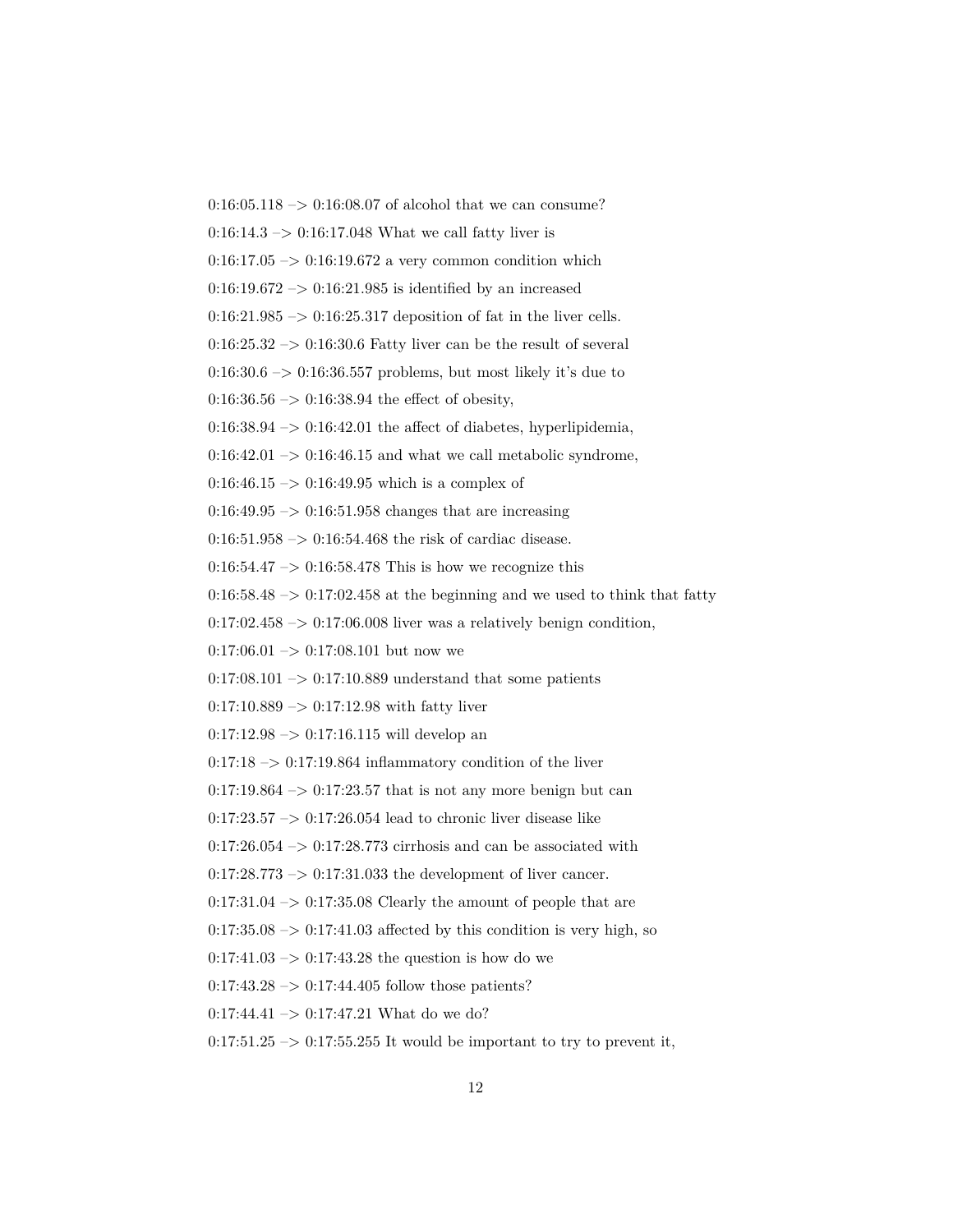$0:17:55.26 \rightarrow 0:17:58.368$  and so how do you prevent it?

 $0.17:58.37 \rightarrow 0.18:02.375$  There is data that shows if you lose

 $0:18:02.375 \rightarrow 0:18:05.4910\%$  of your body weight the risk decreases.

 $0.18:05.49 \rightarrow 0.18:08.118$  This 10% of your body weight

 $0:18:08.118 \rightarrow 0:18:10.849$  should be lost in your

0:18:10.849 –> 0:18:13.079 abdominal fat because this

 $0:18:13.079 \rightarrow 0:18:17.187$  is a fact that is more

 $0:18:17.187 \rightarrow 0:18:19.327$  associated with this complication.

 $0:18:24.66 \rightarrow 0:18:28.628$  An increase in physical activity is going to play a role.

 $0:18:28.63 \rightarrow 0:18:31.6$  We see that with patients that

 $0:18:31.6 \rightarrow 0:18:33.085$  have this predisposition,

0:18:33.09 –> 0:18:36.066 a low carbohydrate diet is preferred.

0:18:36.07 –> 0:18:40.525 They should avoid sodas and so on.

 $0.18{:}40.53\ensuremath{\rightarrow} 0.18{:}44.832$  I do understand this is

 $0:18:44.832 \rightarrow 0:18:49.097$  a change in lifestyles which

 $0:18:49.097 \rightarrow 0:18:52.88$  are very very difficult to achieve.

 $0:18:52.88 \rightarrow 0:18:56.45$  But addressing this metabolic factor is

 $0:18:56.45 \rightarrow 0:19:01.51$  really part of the constellation of medical

 $0:19:01.51 \rightarrow 0:19:04.52$  action that we need to take.

 $0:19:10.73 \rightarrow 0:19:15.032$  I mean it seems like this really,

0:19:15.04  $\rightarrow$  0:19:17.902 that constellation to

 $0.19:17.902 \rightarrow 0.19:20.768$  exercise more, lose weight, eat right,

 $0:19:20.768 \rightarrow 0:19:23.63$  that's really a constellation for good

 $0:19:23.707 \rightarrow 0:19:27.46$  health in general, and it has so many

 $0:19:27.46 \rightarrow 0:19:29.372$  really important health benefits.

 $0:19:29.38 \rightarrow 0:19:31.985$  But one question that people

 $0.19:31.985 \rightarrow 0.19:34.59$  may be wondering about is,

 $0:19:34.59 \rightarrow 0:19:37.845$  if I've been overweight

 $0:19:37.845 \rightarrow 0:19:41.479$  all my life and we know that there is

 $0:19:41.48 \rightarrow 0:19:44.686$  an uptick now

 $0:19:44.69 \rightarrow 0:19:46.502$  even in childhood obesity.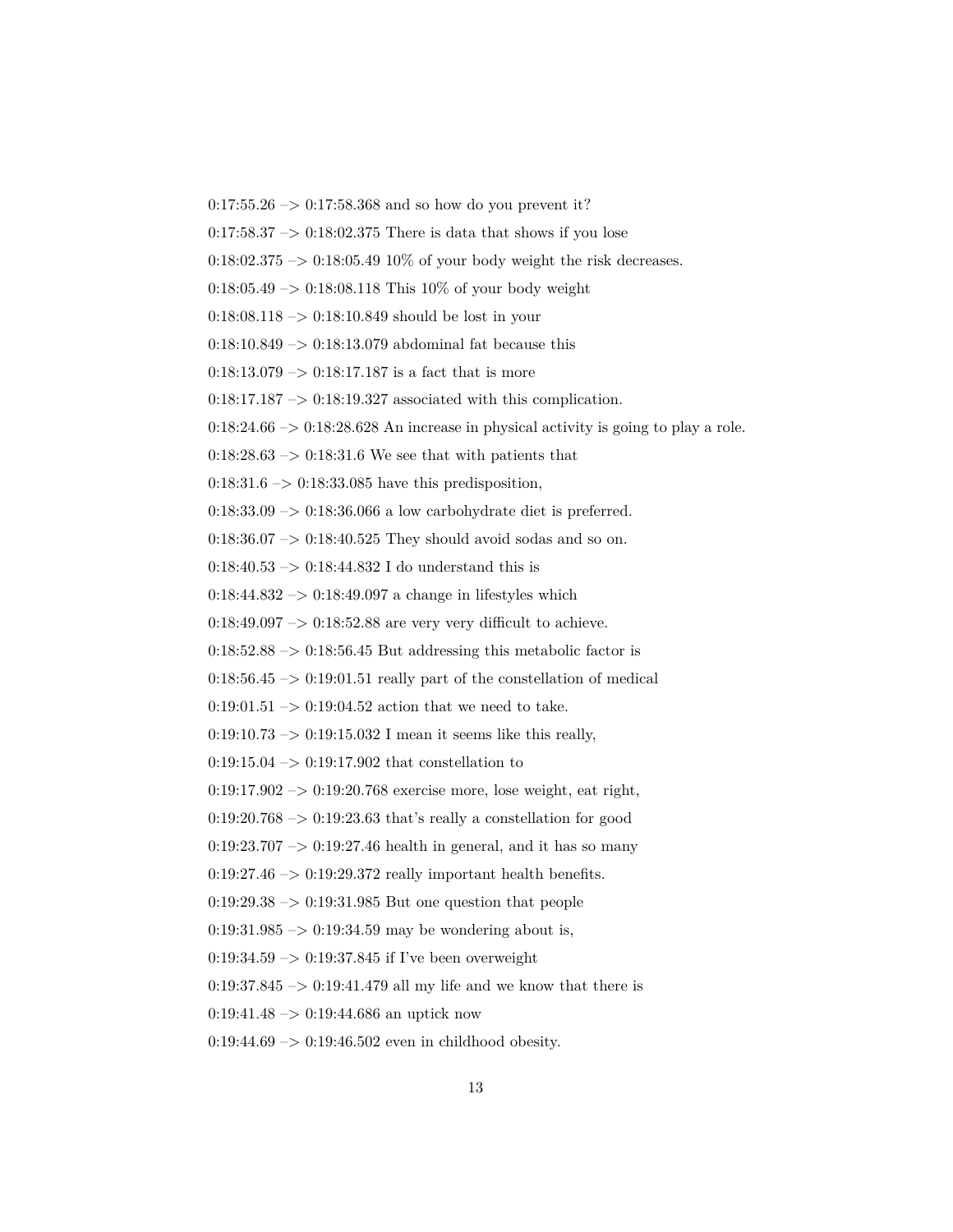$0:19:46.502 \rightarrow 0:19:49.74$  So if somebody has been overweight, obese,

 $0:19:49.74 \rightarrow 0:19:52.946$  they then lose a bunch of weight,

 $0:19:52.95 \rightarrow 0:19:55.561$  is the damage to their liver already

 $0:19:55.561 \rightarrow 0:19:58.073$  done such that you're

 $0:19:58.073 \rightarrow 0:20:00.707$  having a relatively small impact on

 $0:20:00.707 \rightarrow 0:20:03.05$  reducing hepatocellular carcinoma?

 $0:20:03.05 \to 0:20:05.34$  Or is this really reversible?

 $0:20:11.01 \rightarrow 0:20:15.22$  If you eliminate the

 $0:20:15.22 \rightarrow 0:20:17.32$  damaging condition to the liver,

 $0:20:17.32 \rightarrow 0:20:20.8$  you can to a certain extent

 $0:20:20.8 \rightarrow 0:20:23.12$  reverse the chronic damage.

0:20:23.12  $\rightarrow$  0:20:25.334 We learned this when we started

 $0:20:25.334 \rightarrow 0:20:27.51$  to treat patients with hepatitis B and antivirals.

 $0:20:29.726 \rightarrow 0:20:33.05$  They were very effective in suppressing

 $0:20:33.153 \rightarrow 0:20:36.345$  the virus and that patient

 $0:20:36.35 \rightarrow 0:20:38.275$  went from a complete cirrhosis

 $0:20:38.275 \rightarrow 0:20:39.815$  to an incomplete cirrhosis.

 $0:20:39.82 \rightarrow 0:20:42.1$  So yes, there is a remodeling of your

 $0:20:42.1 \rightarrow 0:20:44.464$  liver and this is not

 $0:20:44.464 \rightarrow 0:20:46.744$  complete in how much it happens.

 $0:20:46.75 \rightarrow 0:20:49.438$  It depends how far you went,

 $0:20:49.44 \rightarrow 0:20:51.504$  but there is to a certain extent

 $0:20:51.504 \rightarrow 0:20:53.7$  a remodeling or the liver and

 $0:20:53.7 \rightarrow 0:20:55.932$  we saw that happening in patients

 $0:20:55.932 \rightarrow 0:20:58.298$  that stopped drinking alcohol.

 $0:20:58.3 \rightarrow 0:21:00.61$  All of them have an improvement.

 $0:21:00.61 \rightarrow 0:21:02.92$  And we saw that with patients

 $0:21:02.92 \rightarrow 0:21:04.46$  treated for hepatitis.

 $0:21:04.46 \rightarrow 0:21:08.573$  Now to what extent this is going to impact

 $0:21:08.58 \rightarrow 0:21:09.66$  the natural

 $0:21:09.66 \rightarrow 0:21:11.46$  history of metabolic liver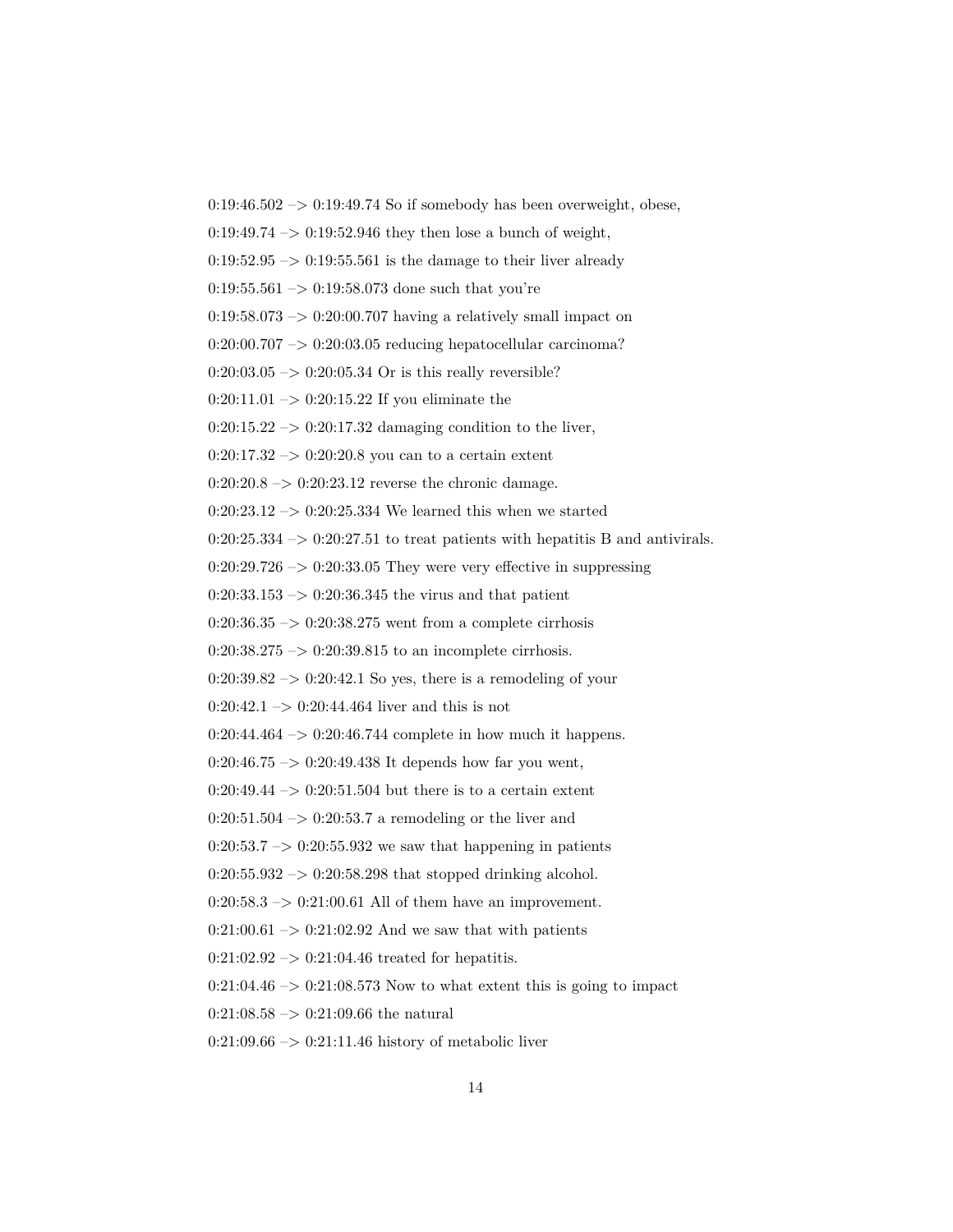$0:21:11.46 \rightarrow 0:21:13.1$  disease is less certain,

 $0:21:13.1 \rightarrow 0:21:16.493$  but it's very likely that we can,

 $0:21:16.5 \rightarrow 0:21:18.008$  for example, if you

 $0:21:18.008 \rightarrow 0:21:20.27$  decrease your body weight,

 $0:21:20.27 \rightarrow 0:21:21.305$  your risk decreases.

 $0:21:21.305 \rightarrow 0:21:23.375$  Now the trick is that when

 $0:21:23.375 \rightarrow 0:21:25.55$  you decrease your body weight,

 $0:21:25.55 \rightarrow 0:21:28.175$  you don't need to get it back,

0:21:28.557 –> 0:21:31.196 So it's very easy to decrease  $10\%$ 

 $0:21:31.2 \rightarrow 0:21:32.948$  of your body weight,

 $0:21:32.948 \rightarrow 0:21:36.87$  but what it counts is 2 years after.

0:21:36.87  $\rightarrow$  0:21:38.71 Did you maintain that 10%

0:21:38.71  $\rightarrow$  0:21:41.095 decrease because that is what

 $0:21:41.095 \rightarrow 0:21:44.38$  counts in terms of

 $0:21:44.38 \rightarrow 0:21:46.04$  risk reduction.

 $0:21:46.04 \rightarrow 0:21:47.7$  So you want to

 $0:21:47.7 \rightarrow 0:21:49.78$  make sustainable lifestyle changes now.

 $0:21:49.78 \rightarrow 0:21:52.204$  One of the things that you

 $0:21:52.204 \rightarrow 0:21:54.65$  mentioned was that you've seen the

 $0:21:54.65 \rightarrow 0:21:57.261$  fact that you can reduce risk in

 $0:21:57.261 \rightarrow 0:21:59.737$  people who have stopped drinking,

 $0:21:59.74 \rightarrow 0:22:01.4$  so abstained from alcohol,

0:22:01.4  $\rightarrow$  0:22:04.72 but some people may be wondering,

 $0:22:04.72 \rightarrow 0:22:08.04$  is there any quote safe limit for alcohol?

 $0:22:08.04 \rightarrow 0:22:12.19$  So if you used to drink 4 drinks a night,

 $0:22:12.19 \rightarrow 0:22:16.447$  is it OK to drink one drink a night?

 $0:22:16.45 \rightarrow 0:22:19.802$  Is there any safe level of

 $0:22:19.802 \rightarrow 0:22:22.963$  alcohol to which the damage to your

 $0:22:22.963 \rightarrow 0:22:27.503$  liver is minimal and the risk of

 $0:22:27.503 \rightarrow 0:22:30.278$  hepatocellular carcinoma is minuscule?

 $0:22:30.28 \rightarrow 0:22:33.472$  Or is all alcohol going to be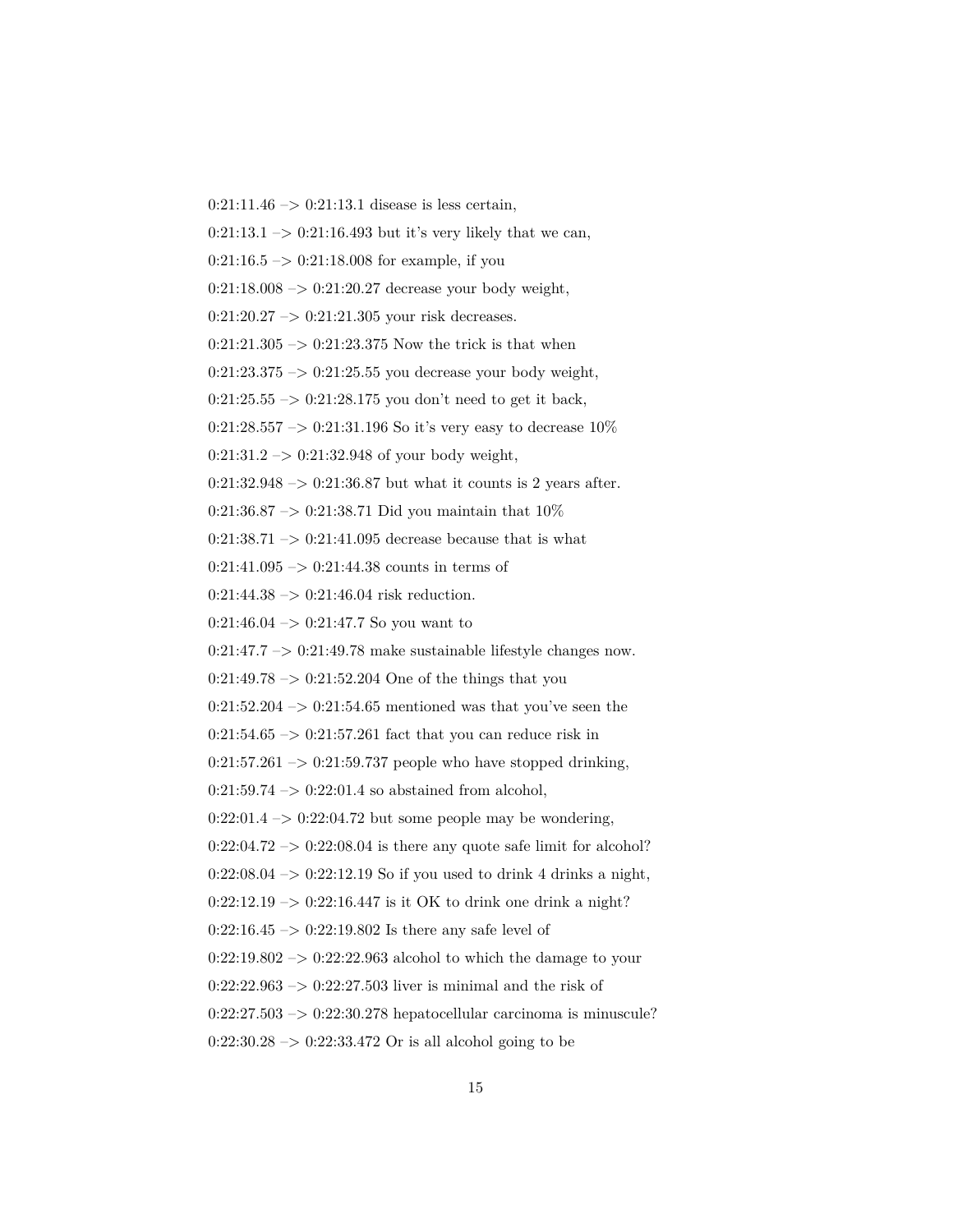0:22:33.472 –> 0:22:36.01 somewhat toxic to your liver?  $0:22:40.41 \rightarrow 0:22:42.414$  We used to think that there  $0:22:42.414 \rightarrow 0:22:43.75$  was a threshold, and  $0:22:43.75 \rightarrow 0:22:46.42$  this is being kind of revised,  $0:22:46.42 \rightarrow 0:22:49.465$  but it's very well known that a little  $0:22:49.465 \rightarrow 0:22:51.956$  amount of alcohol can actually  $0:22:51.956 \rightarrow 0:22:54.16$  improve your metabolic risk.  $0:22:54.16 \rightarrow 0:22:55.94$  However, how little is enough,  $0:22:55.94 \rightarrow 0:22:58.788$  it doesn't really depend on a fixed dose.  $0:22:58.79 \rightarrow 0:23:01.548$  It depends what your  $0:23:01.548 \rightarrow 0:23:04.62$  genes are and what your history is. 0:23:04.62 –> 0:23:06.846 So if you're drinking alcohol but 0:23:06.846 –> 0:23:09.299 you have hepatitis C, it's zero,  $0:23:09.3 \to 0:23:12.132$  there's no even smelling it.  $0:23:12.132 \rightarrow 0:23:15.06$  So it's a difficult question to reply.  $0:23:21.74 \rightarrow 0:23:25.002$  In general your advice is  $0:23:25.002 \rightarrow 0:23:28.17$  abstinences is the gold standard.  $0:23:28.17 \rightarrow 0:23:30.13$  It depends on what your  $0:23:30.13 \rightarrow 0:23:32.09$  overall risk profile is.  $0:23:32.09 \rightarrow 0:23:36.01$  But let's say if you drink once in a while,  $0:23:36.01 \rightarrow 0:23:38.356$  that is clearly not a problem,  $0:23:38.36 \rightarrow 0:23:41.606$  But if it's your habit,  $0:23:41.61 \rightarrow 0:23:46.188$  it may become a problem.  $0:23:46.19 \rightarrow 0:23:47.52$  This doesn't say that if  $0:23:47.52 \rightarrow 0:23:48.85$  you go out for dinner,  $0:23:48.85 \rightarrow 0:23:50.705$  you can drink a glass of wine.  $0:23:50.71 \rightarrow 0:23:52.838$  Of course you can,  $0:23:52.838 \rightarrow 0:23:56.538$  even eating a candy is OK.  $0:23:56.54 \rightarrow 0:24:00.12$  But not OK if you have diabetics.  $0:24:00.12 \rightarrow 0:24:03.135$  This brings us to the point  $0:24:03.135 \rightarrow 0:24:06.088$  of surveillance of the liver, right?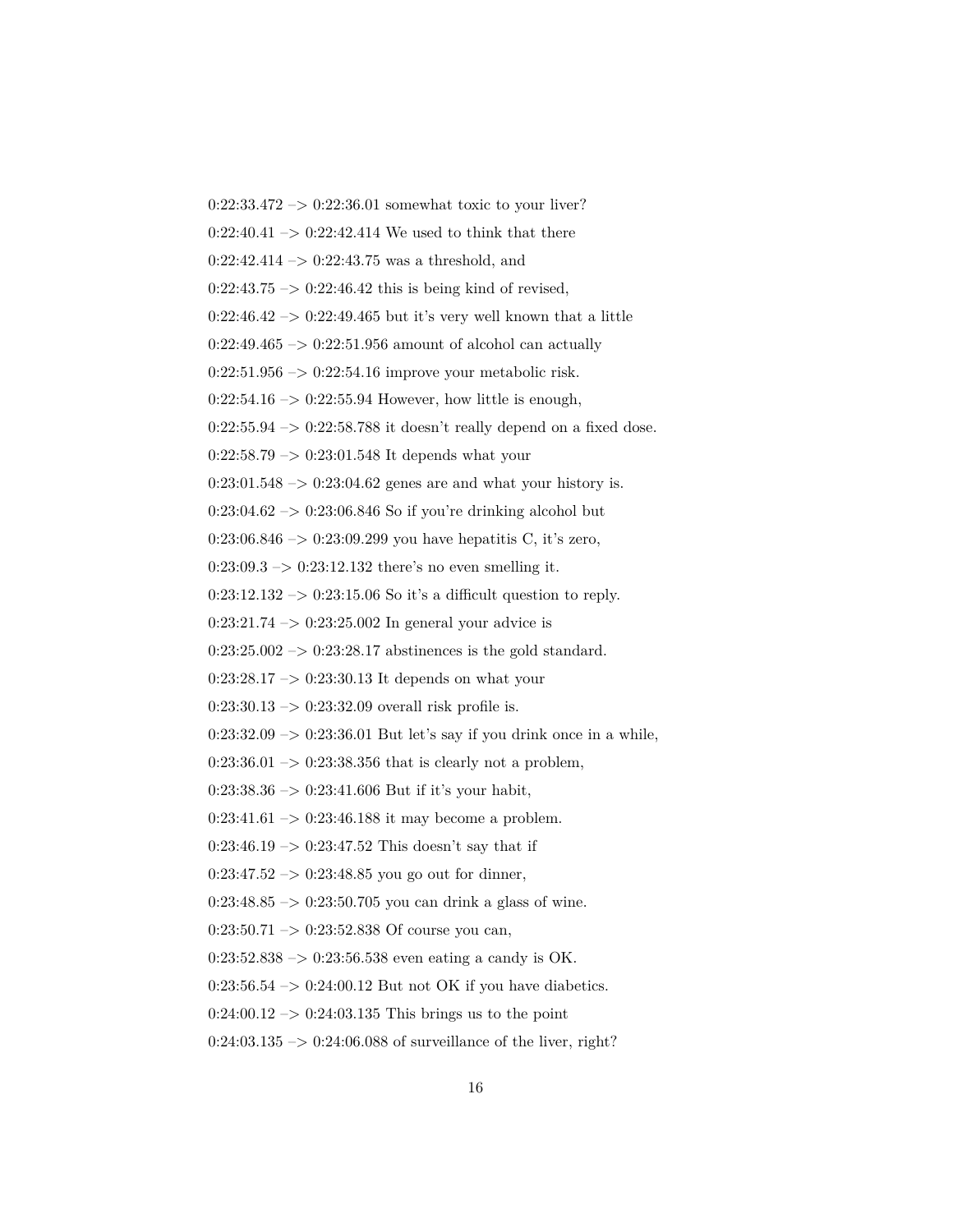$0:24:06.088 \rightarrow 0:24:09.67$  How can we tell how damaged our liver is,  $0:24:09.67 \rightarrow 0:24:11.262$  whether it's from diabetes,  $0:24:11.262 \rightarrow 0:24:13.252$  or whether it's from obesity,  $0:24:13.26 \rightarrow 0:24:15.25$  or whether it's from alcohol,  $0:24:15.25 \rightarrow 0:24:17.24$  or whether it's from hepatitis.  $0:24:17.24 \rightarrow 0:24:20.019$  As you mentioned before the break,  $0:24:20.02 \rightarrow 0:24:23.204$  we may not even know that we have.  $0:24:23.21 \rightarrow 0:24:25.23$  Are there ways of looking  $0:24:25.23 \rightarrow 0:24:27.58$  at the liver?  $0:24:28.46 \rightarrow 0:24:30.364$  Yes, so everything starts  $0:24:30.364 \rightarrow 0:24:31.792$  from understanding whether  $0:24:31.792 \rightarrow 0:24:34.398$  you liver is damaged or not, 0:24:34.4 –> 0:24:37.599 so you may for any reason do  $0.24{:}37.6\ensuremath{\rightarrow} 0.24{:}38.971$  some laboratories tests that  $0:24:38.971 \rightarrow 0:24:40.799$  include liver function tests.  $0:24:40.8 \rightarrow 0:24:43.464$  You may get an ultrasound or  $0:24:43.464 \rightarrow 0:24:46.263$  you may get tested for hepatits  $0:24:46.263 \rightarrow 0:24:49.029$  C for example if you  $0:24:51.69 \rightarrow 0:24:54.49$  were born a baby boomer,  $0:24:54.49 \rightarrow 0:24:57.99$  so if you had a risky behavior  $0:24:59.74 \rightarrow 0:25:02.032$  anything that may increase risk,  $0:25:04.29 \rightarrow 0:25:06.264$  then a way to understand how 0:25:06.264 –> 0:25:08.49 chronic is your damage,  $0:25:08.49 \rightarrow 0:25:12.434$  you can use a fiber scan so it's like  $0:25:12.44 \rightarrow 0:25:14.395$  a machine that  $0:25:14.395 \rightarrow 0:25:15.959$  looks like an ultrasound,  $0:25:15.96 \rightarrow 0:25:18.856$  but it is not ultasound because this  $0:25:18.856 \rightarrow 0:25:21.288$  measures how elastic is your liver and  $0:25:21.288 \rightarrow 0:25:23.972$  that can give us an estimate whether  $0:25:23.972 \rightarrow 0:25:26.906$  you have significant fibrosis or not.

 $0:25:26.91 \rightarrow 0:25:29.694$  Or you can do an MRI, there are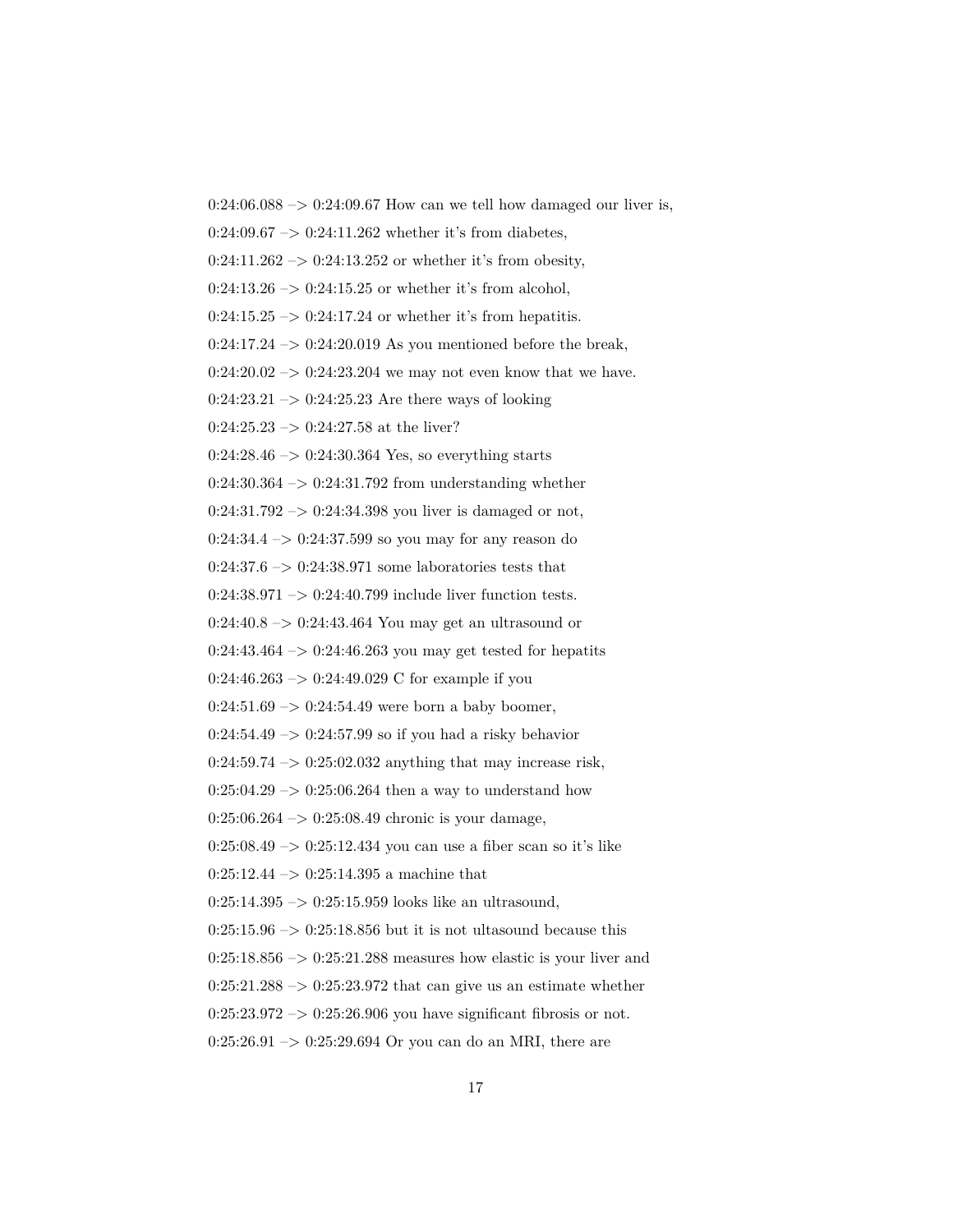$0:25:29.694 \rightarrow 0:25:32.189$  several ways to understand if you  $0:25:32.189 \rightarrow 0:25:34.334$  liver disease, and  $0:25:34.34 \rightarrow 0:25:36.686$  then if you have chronic liver  $0:25:36.686 \rightarrow 0:25:38.25$  disease with significant fibrosis,  $0:25:38.25 \rightarrow 0:25:40.005$  the current guidelines are that  $0:25:40.005 \rightarrow 0:25:42.55$  you should be doing an ultrasound,  $0:25:44.11 \rightarrow 0:25:45.28$  every six months.  $0:25:47.32 \rightarrow 0:25:50.47$  And there is very good evidence that  $0:25:50.47 \rightarrow 0:25:53.926$  this can help diagnose liver cancer  $0:25:53.926 \rightarrow 0:25:57.541$  in early stage and therefore in a  $0:25:57.541 \rightarrow 0:26:00.547$  stage when the treatment can be successful.  $0:26:00.55 \rightarrow 0:26:03.49$  There are other patients that may  $0:26:03.49 \rightarrow 0:26:05.45$  need screening, like patients  $0:26:05.45 \rightarrow 0:26:08.39$  mainly from Asia that have hepatitis.  $0:26:11.96 \rightarrow 0:26:16.368$  and are less than 40 years of age.  $0:26:20.41 \rightarrow 0:26:22.912$  Or for example, a patient with hepatitis C that  $0:26:22.912 \rightarrow 0:26:25.8$  has been treated,  $0:26:25.8 \rightarrow 0:26:28.04$  but they have significant fibrosis.  $0:26:33.43 \rightarrow 0:26:36.335$  So the screening is a very important 0:26:36.335 –> 0:26:38.977 component of our strategy, but  $0:26:38.977 \rightarrow 0:26:43.226$  still we see patients coming to the  $0:26:43.226 \rightarrow 0:26:47.212$  clinic with advanced stage cancers.  $0:26:47.212 \rightarrow 0:26:52.43$  Or cancer that is beyond curative options.  $0:26:52.43 \rightarrow 0:26:55.146$  And that is a failure of screening,  $0:26:55.15 \rightarrow 0:26:57.67$  but of course you can have the  $0:26:57.67 \rightarrow 0:26:59.65$  situation in which the patient  $0:26:59.65 \rightarrow 0:27:02.128$  didn't know he had liver disease,  $0:27:02.13 \rightarrow 0:27:04.853$  because a lot of times liver disease  $0:27:04.853 \rightarrow 0:27:07.232$  can be significant but not

 $0:27:07.232 \rightarrow 0:27:09.5$  symptomatic.

 $0:27:12.61 \rightarrow 0:27:15.508$  So still the amount of patients that come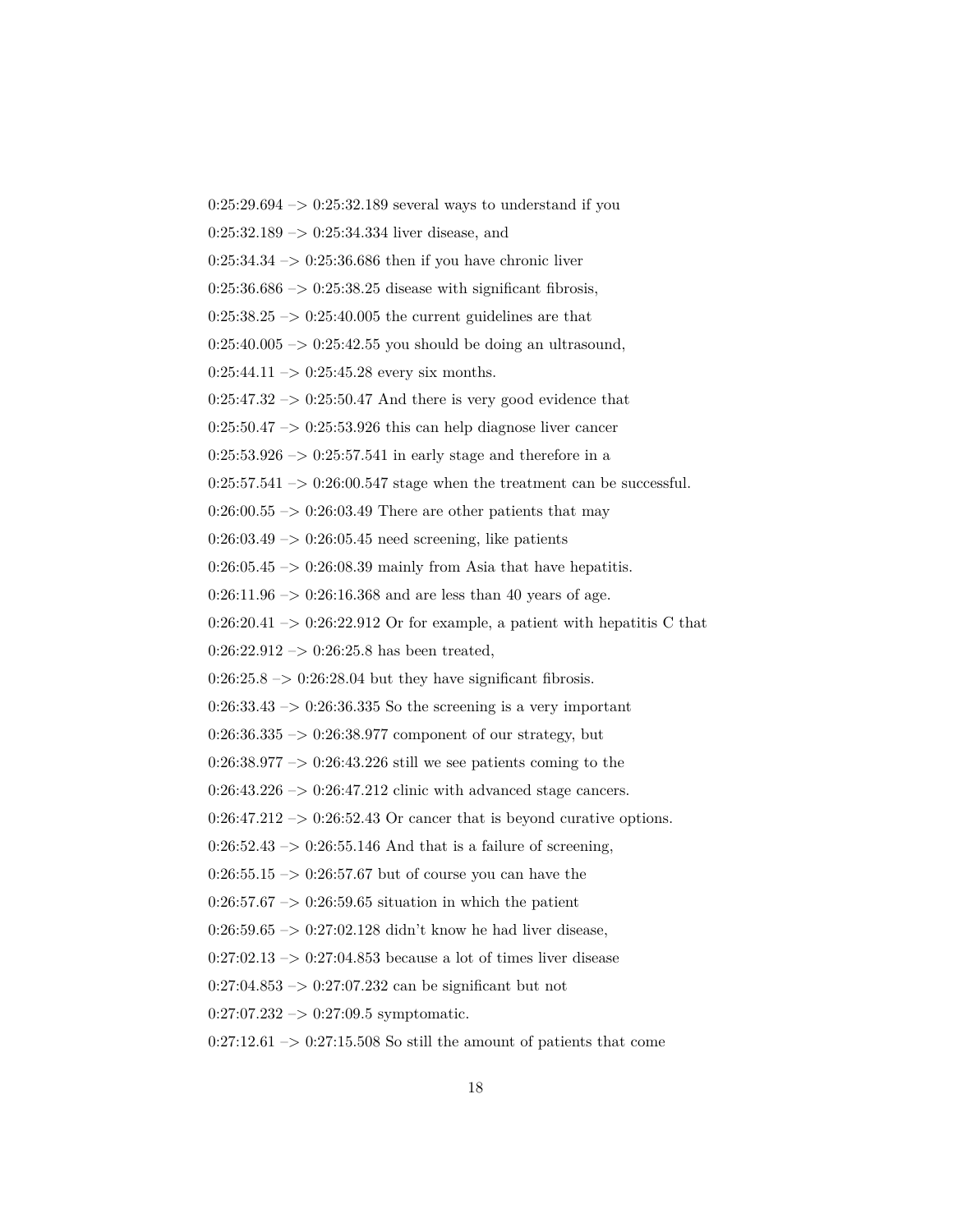$0:27:15.508 \rightarrow 0:27:18.037$  with advanced liver disease is too high  $0:27:18.04 \rightarrow 0:27:21.595$  because we do have again  $0:27:21.595 \rightarrow 0:27:25.249$  ways to prevent the cancer, ways to screen  $0:27:25.25 \rightarrow 0:27:28.505$  to get an early diagnosis and it  $0:27:28.505 \rightarrow 0:27:31.452$  is important because we now have  $0:27:31.452 \rightarrow 0:27:34.374$  several ways to approach liver cancer  $0:27:34.38 \rightarrow 0:27:37.592$  and therapeutic approaches  $0:27:37.592 \rightarrow 0:27:41.607$  are increasing every year.  $0:27:41.61 \rightarrow 0:27:44.053$  So it's very important to get diagnosed  $0:27:44.053 \rightarrow 0:27:47.823$  and to go to a center where you have a  $0:27:47.823 \rightarrow 0:27:50.083$  multispecialty program so that all  $0:27:50.083 \rightarrow 0:27:52.526$  aspects of the care can be addressed  $0:27:52.53 \rightarrow 0:27:54.35$  at the highest professional level.  $0:27:55.44 \rightarrow 0:27:57.82$  And it brings back one of the other  $0:27:57.82 \rightarrow 0:27:59.677$  risk factors that you mentioned  $0:27:59.677 \rightarrow 0:28:02.351$  which was access to care people who  $0:28:02.351 \rightarrow 0:28:04.538$  don't have good access to care,  $0:28:04.54 \rightarrow 0:28:06.26$  and I wonder whether you  $0:28:06.26 \rightarrow 0:28:08.55$  mentioned that as a risk factor.  $0:28:08.55 \rightarrow 0:28:11.83$  Because if you don't have access to care,  $0:28:11.83 \rightarrow 0:28:13.51$  you can't get appropriate screening,  $0:28:13.51 \rightarrow 0:28:14.518$  is that right?  $0:28:15.6 \rightarrow 0:28:17.338$  You cannot and appropriate care  $0:28:20.71 \rightarrow 0:28:23.559$  is something that we will be  $0:28:23.559 \rightarrow 0:28:25.5$  investigating next because it's really  $0:28:25.5 \rightarrow 0:28:28.38$  a pity that you have ways to prevent it,  $0:28:28.38 \rightarrow 0:28:30.683$  way ato treat it, but people don't  $0:28:30.683 \rightarrow 0:28:33.12$  even get close to that opportunity.  $0:28:33.12 \rightarrow 0:28:34.218$  It's really saddening. 0:28:35.03 –> 0:28:37.148 Doctor Mario Strazzabosco is a  $0:28:37.148 \rightarrow 0:28:38.99$  professor of medicine and clinical